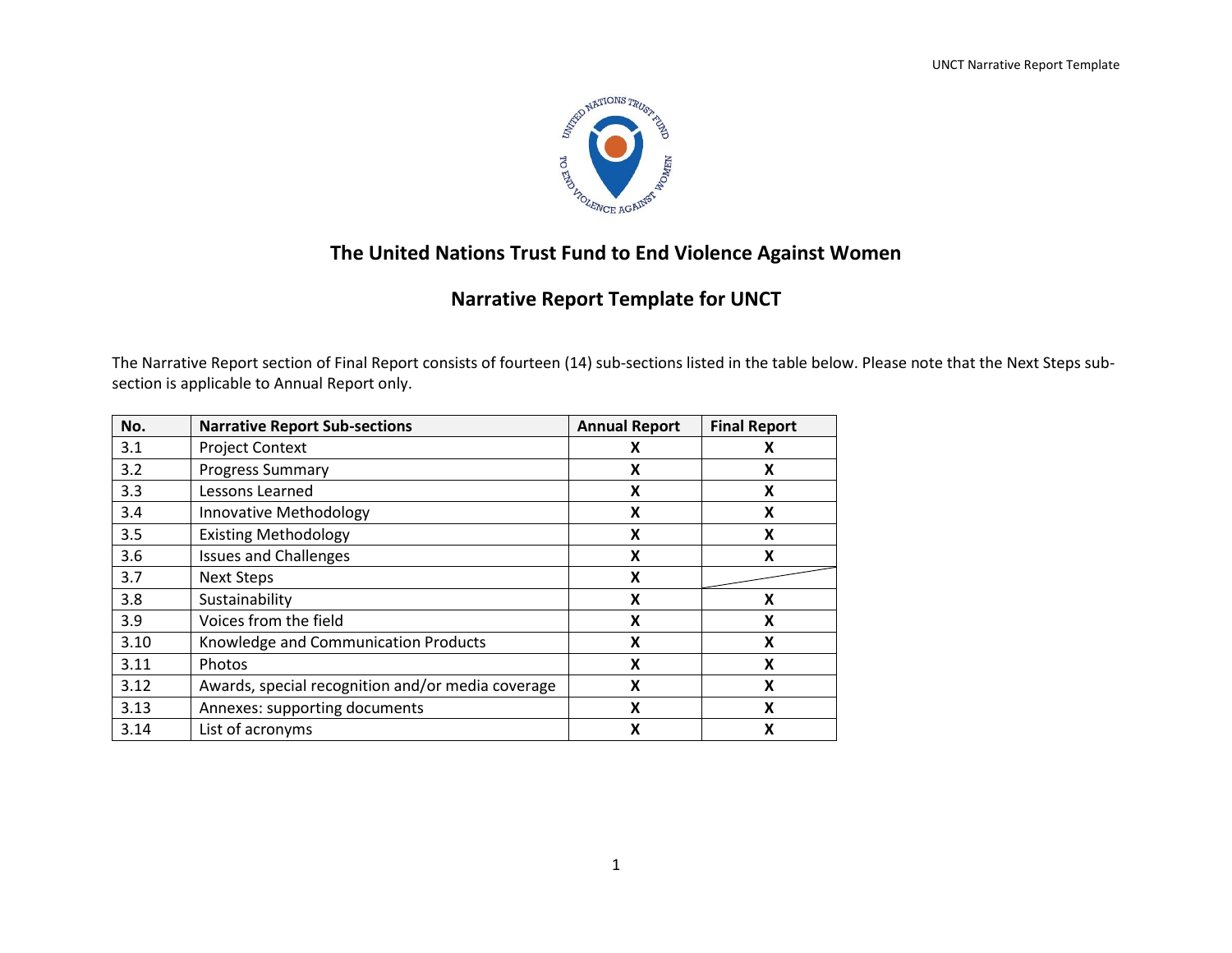#### **Basic Project Information**

| Name of Administrative Agent               | Multi Partner Trust Fund (MPTF)                         |
|--------------------------------------------|---------------------------------------------------------|
| Name of Coordinating Agent                 | United Nations Development Program (UNDP) in Serbia     |
| Name of Participating Agencies             | UNDP, UN Women, UNICEF                                  |
| Project Title                              | Integrated Response to Violence against Women in Serbia |
|                                            | Programme Number (Atlas project number) 00084508        |
|                                            | MPTF Office Project Reference Number: 0084440           |
| Countries of Implementation                | Republic of Serbia                                      |
| Project start date (dd/mm/yyyy)            | 01/12/2012                                              |
| Project end date (dd/mm/yyyy)              | 31/05/2015                                              |
| <b>Total Grant Approved (USD)</b>          | 999.648                                                 |
| Total Grant Received to date (USD)         | 999.648                                                 |
| Type of Report (Annual or Final Report)    | <b>Final Report Report</b>                              |
| Reporting Period (dd/mm/yyyy - dd/mm/yyyy) | $01/12/2012 - 31/105/2015$                              |

#### **3.1 Project context**

• Please provide a short description of any change in context during the reporting period, specifically linked to the project. (Maximum 1,500 words)

Over the JP implementation period significant context changes occurred, some of them with positive consequences while other represent challenges. The Republic of Serbia ratified the Council of Europe Convention on Preventing and Combating Violence against Women and Domestic Violence (Istanbul convention) in October 2013, becoming the 8<sup>th</sup> country to have it ratified. It entered into force on 1<sup>st</sup> August 2014. It means that Serbia was one of the ten countries that ensured the entry into force of the Istanbul convention. Despite this demonstration of the political commitment to end VaW, the Government has not defined so far the plan for the Istanbul convention implementation. As one of the first countries that have ratified the convention, Serbia will be soon called to report on its implementation to the GREVIO Committee (established in August 2015).

In 2013, the UN CEDAW Committee issued the Concluding observations on Serbia's state report and urged the Republic of Serbia to submit the extraordinary follow up report on two specific recommendations: 17 and 23, referring to VaW and to coordination of GE policies.

With the establishment of the new Government in 2014, gender equality mechanisms in the country have been affected. The Gender Equality Directorate in the Ministry of Labour, Employment, Veteran and Social Affairs was downgraded to the level of section (lowest unit level) within the Secretariat of the same Ministry. In November 2014 the Government established the Coordinating Body for Gender Equality under the Deputy Prime Minister Cabinet, Ms. Zorana Mihajlovic, who is also the Minister for Construction, Transport and Infrastructure. The new gender equality mechanism is not yet clearly institutionally positioned, as it has been constituted seven months after the Government constitution and it hasn't found its place in the Law on Ministries. The new Law on Gender Equality that envisages official set up of this mechanism has been drafted,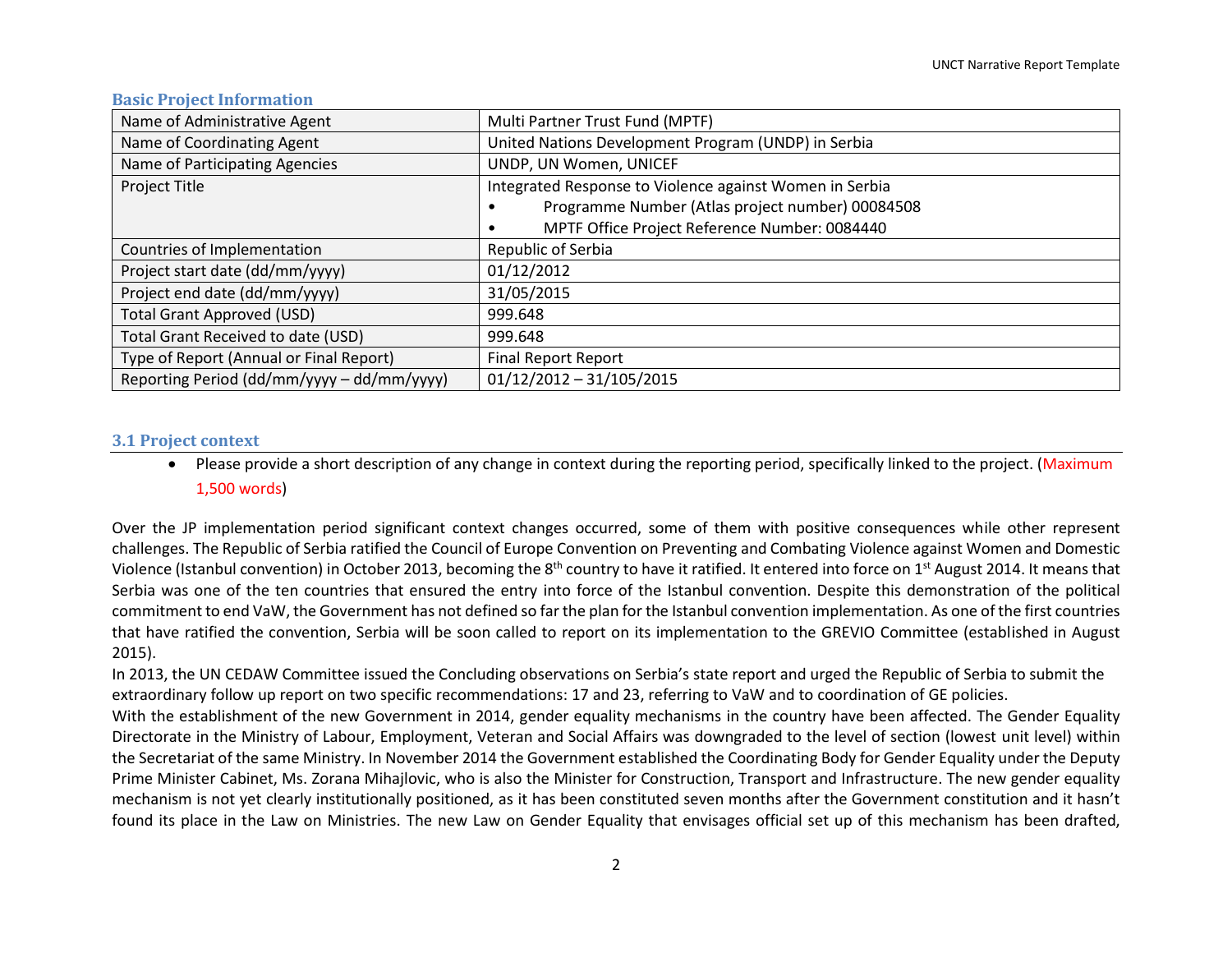however the adoption is still pending. At this point, it is still a coordination mechanism with the political strength in the person who chairs it. The other members of the Coordinating Body are the Minister of Labour, Employment, Veteran and social Affairs, the Minister for EU integration and the general secretary of the Government.

The elections and the subsequent change of the Government at the beginning of the 2014, implied changes in the Government structures at decision making positions, which meant change of decision makers that are in charge for cooperation with the UN agencies. UN implementing partners of the JP assured transition and the transfer of knowledge and practices from one Government office to the other. In May 2014 the severe floods affected a consistent part of the country and the priority of the new Government was to provide urgent immediate response and the subsequent recovery. These factors influenced the JP implementation by absorbing additional efforts of the UN Agencies to mitigate the new challenges and by slowing down the dynamics of the project implementation.

#### **3.2 Progress summary**

 What progress has the project made during the reporting period towards achieving the outcome(s) and the project goal? For whom (specific beneficiaries)? How? Provide concrete evidence if possible. Feel free to include large successes, as well as unexpected and/or incremental changes. (Maximum 1,500 words)

The results of the JP at all levels are clearly perceivable. This is confirmed by the findings of the final project evaluation. Women and girls are benefiting from the JP's achievements in the field of prevention and protection. The access to information, database of service providers and awareness of women's rights is greater among women and girls and the protection system is better equipped to stop violence and act in coordinated manner to provide integrated services to survivors.

UNCT led interventions through the JP implementation focused on ending VaW in family and in intimate partner relationships, in line with what was recognized by stakeholders as a burning issue. The UN agencies implemented a holistic approach to this form of VaW, articulated through the 5Ps, symbolized by the JP'slogo, a hand with five fingers signifying due diligence and full commitment to the elimination of violence against women and girls.



- 5Ps 1. Policy
- 2. Prevention
- 3. Protection
- 4. Prosecution
- 5. Partnerships

Policy – through the JP, UN supported the Government to set up and implement a holistic strategic framework examining the multi-dimensional nature of VaW in family and in intimate partner relationships and the need to articulate institutional action spreading across several sectors, as well as to implement this strategic framework. During the JP implementation, the set of protocols defining cooperation and conduct of professionals in different sectors with the mandate to provide service to survivors of VaW was adopted by the line ministries. MoESTD issued a document identifying their roles and responsibilities in addressing this issue through prevention and protection mechanisms defined within the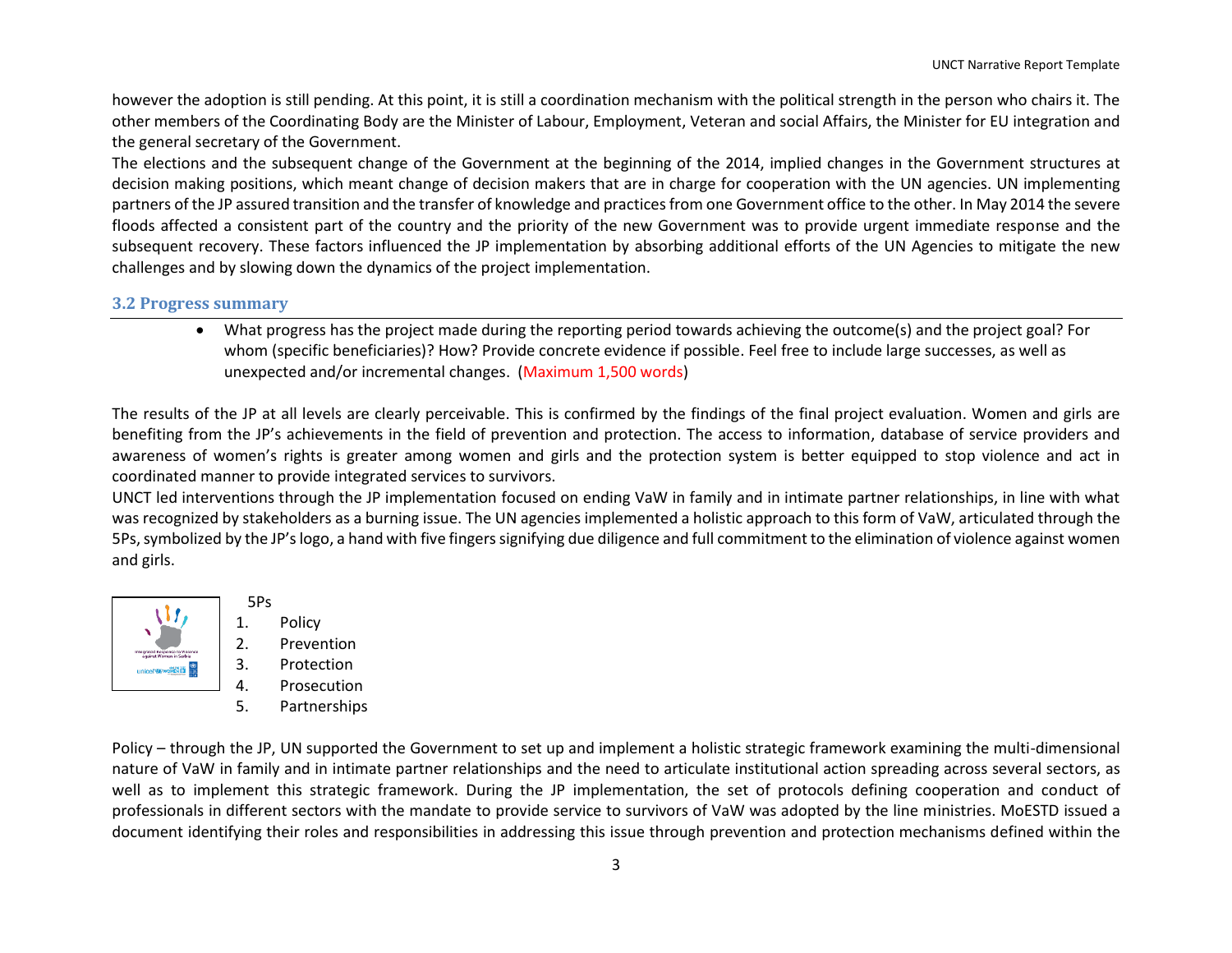Special protocol and by-law on protecting children from violence. The frame was adopted on the national level, and translated at the local level. The project support to the implementation of the multisectoral policies at the local level resulted in 29 municipalities having local level agreements on efficient implementation of multisectoral "integrated service delivery" approach. These municipalities were supported to implement local agreements in practice through trainings, case conferences and technical support. UN agencies through JP provided specialized trainings for intersectoral cooperation for more than 1000 service providers, implemented in cooperation with specialist women's NGO Autonomous Women's Centre. Trainings put a special focus on liaising local mechanisms for protection of women and children from violence, strengthening local capacities for quality interventions in protecting women and their children from violence. Looking at the change through official statistics, the continued year after year increase of the number of registered cases of violence in the family and in intimate partner relations can be registered both in the social welfare system and by the police authorities, as illustrated in the research commissioned through the JP (Branković, 2013: 105). This trend testifies positive developments in the institutional capacities for identification and response to VaW. In 2013, the Institute for Social Welfare registered for the first time a doubled number of criminal charges initiated by the centres for social work in comparison to 2012, which indicates positive institutional developments in establishing intersectoral cooperation due to the JP efforts.

The JP supported drafting of new policy to address VaW in the family and in intimate partner relations for the period 2015-2020 in AP Vojvodina, adopted in December 2014. Thissuccess was accompanied by two groundbreaking achievements: 1. policy drafting included a consultative process with over 400 stakeholders which created a wide social and political consensus on the content of the new policy document; 2. political commitment was followed by allocating program budget resources for VaW policies implementation for the first time.

Prevention – UN supported a holistic approach to prevention (primary, secondary and tertiary). The interventions focused on raising public awareness through public campaigns, knowledge exchange about VaWG through research and creating platforms to present knowledge and make it available to professionals and interested public, on strengthening capacities of professionals and service providers to better understand GBV and respond more adequately to the needs of women survivors of violence, on scaling up the first program for the perpetrators of violence in the country, as well as on working with the media on deconstructing sensationalist reporting on the issue. The results are clearly perceivable in the boom of media attention to the issue of VaW, as illustrated in the RRF report. The web-one-stop-shop-info-center on Va[W www.sigurnakuca.net](http://www.sigurnakuca.net/) became a reference point to many persons searching for the information, data and knowledge resources on the issue in the country, testified by the fact that by end 2015 the web platform had over 58.500 unique visitors.

The major breakthrough the JP made is reflected in introducing the issue of GBV in the education system. After the first GBV prevalence study with over 24000 school children and teachers across 50 schools in Serbia which also mapped gender norms, the MoESTD introduced education programs on GBV in the national "Schools without Violence" programme. Using a whole school approach methodology it addressed knowledge, attitudes and behaviors of teachers, pupils and parents in preventing and reacting to GBV. The innovated program for children had a dual approach – girls' empowerment and work and engagement of boys on changing the way they perceive and practice masculinity. The high school youth was involved in peer-to-peer education programs that resulted in many community and social media based actions aiming to raise awareness on unacceptability of any form of GBV and reaching out to over 20,000 peers. Based on the evaluation study, implemented in the selected sample of schools involved in the project, the understanding and attitudes to GBV improved significantly during the project lifecycle – for some gender or GBV statements up to 22 percentage points. % of boys and girls who didn't approve any form of SGBV, increased 2.5 times. The project supported training of all 18 MOEST school administration offices and school mentors that were not engaged in the JP. The trainings focused on prevention and intervention, procedures of reacting in cases of GBV, and roles of education institutions in promoting gender equality. All existing experts and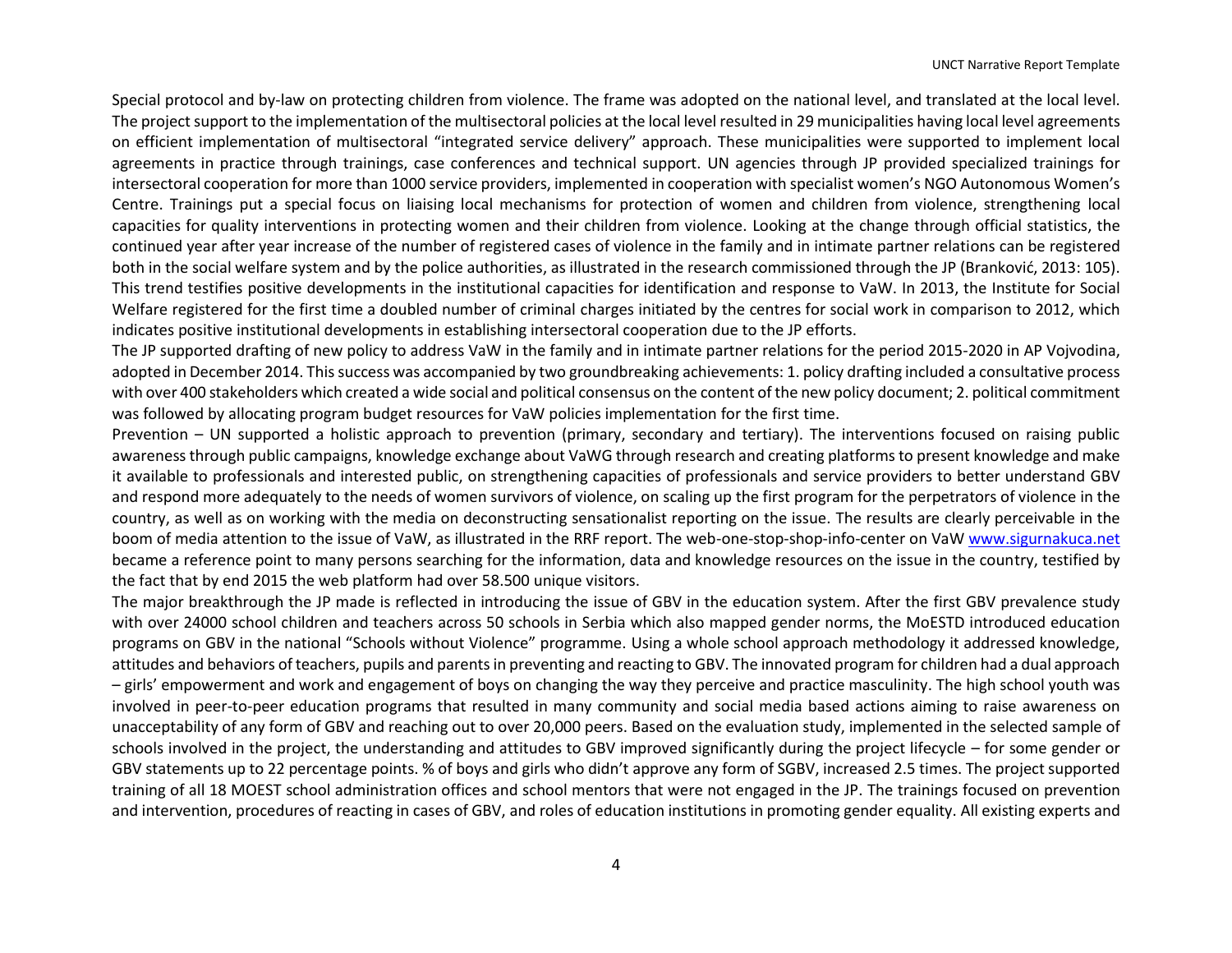institutions supporting schools in their violence prevention programming were sensitized and are able to use this knowledge in their everyday interaction with schools. The production of the school manual further supported this process.

Protection – UN worked on improving the system of protection of women from violence by strengthening the response of general and specialist services, with special focus on the specialist service of telephone SOS helpline for women survivors of violence and on establishing an integrated response to VaW based on functional multisectoral cooperation.

Prosecution – Prosecution and punishment of perpetrators is a critical point of the system of protection from VaW, because, alongside its repressive function, it also serves to create an atmosphere of certainty of punishment, which makes conditions unfavourable for perpetrators and has a preventive effect. JP supported the introduction of the advanced specialized curriculum for judges and prosecutors about VaW in the Judicial Academy, which has become an integral part of the regular training programme of this institution. The same approach was used with the Criminal and Police Academy to strengthen the law enforcement and police response to VaW.

Partnership – UN, as a neutral partner, facilitated a constructive dialogue between the public and private sector, between institutions of the system and specialist support services for women survivors situated mainly within the women's NGOs, throughout all the interventions with the aim of establishing solid partnerships. Partnerships at all levels of government were established, at the national level key government partners have been Ministry of Labour, Employment, Social and Veteran Affairs and Ministry of Education, Science and Technological Development, and the provincial level – Provincial Secretariat for Economy, Employment and Gender Equality, and at the local level – local authorities and service providers.

Such a complex network of activities implemented by the UN in Serbia over the past seven years contributed to establishing solid institutional grounds for effective implementation of the Istanbul convention.

During the JP intervention a significant decrease of number of femicides was registered. Observing the correlation between the number of media reports and femicide cases registered through media reports, it can be noticed that the year 2014 represented a clearly different trend in comparison to any previous year. In 2014 the focus on VaW remained high, while the focus on femicides increased and the number of registered femicide cases decreased. For the first time the quantitative increase of media reports on killings of females didn't coincide with the increase of number of women murdered in the same period. As there were no legislative changes that would have allowed the monitoring of femicide prevalence in the country, it remains impossible to state whether there has been de facto decrease of number of femicides. Nevertheless, observation of the phenomenon over time through the same tool (press clipping analysis) enabled us to register the change. This change may be seen as one of indirect results (impact) of our long-term interventions in building the efficient protection mechanisms that eventually serve to prevent the most fatal consequence of VaW in family and intimate partner relationships – femicide.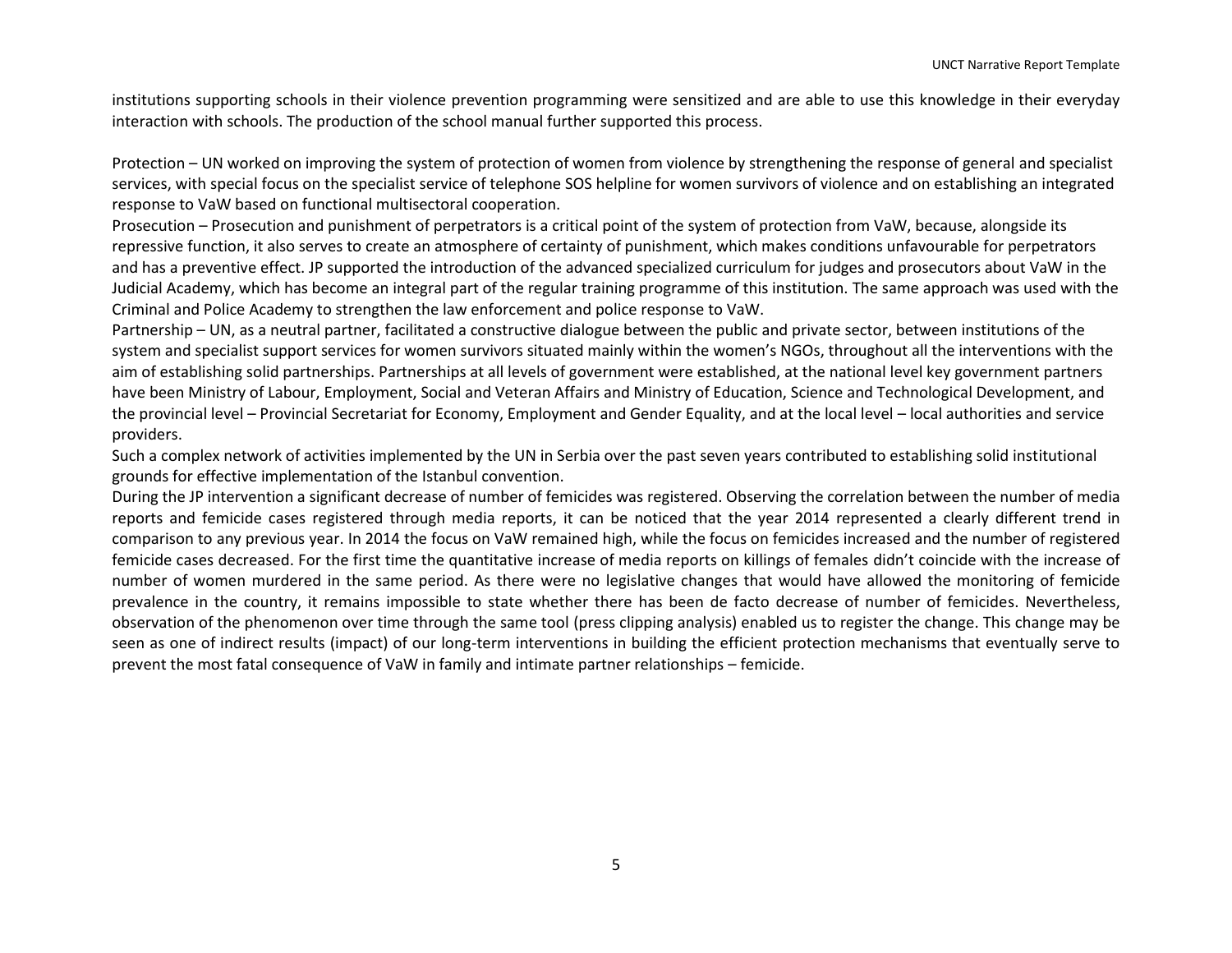

#### **3.3 Lessons learned**

- What are the main lessons learned so far? Please describe what worked well and what did not work well and explain why.
- Highlight key lessons that can feed into learning and planning of new projects/initiatives. Please do not hesitate to highlight how mistakes might have led to new approaches, ideas and/or results. (Maximum 1,500 words)

UN's role in the country has served to open new spaces for policy debate and for introducing a different institutional approach to VaW in family and intimate partner relationships. In the past, the VaW was observed as a social pathology and deviant behavior, while the UN's interventions supported the local voices that advocated for human rights and gender sensitive approach in policies and institutional practices. The continuity of these interventions coming from the neutral partner as UN assured that the new approach is rooted in new policies and in the institutional practices that derived from them. The multisectoral cooperation for integrated service delivery model has been one of the most challenging endeavors, as it implied active involvement and engagement of various sectors and levels (national, provincial and local). The institutionalization of this new protection model through the adoption of set of protocols ensured its sustainability and nationwide application, while it needed support in the implementation at the local level. The UN intervened in 29 towns (219 in AP Vojvodina and 10 in Central Serbia) across the country during the JP implementation and ensured local capacities are in place to deliver upon the new framework. The multisectoral trainings cannot be accredited and institutionalized as such, as there is no body that would have the mandate to provide this new kind of accreditation. It represents an obstacle, as there is no formal obligation for professional service providers to attend the trainings on how to deliver integrated service through multisectoral cooperation and it relies on their professional awareness and responsibility.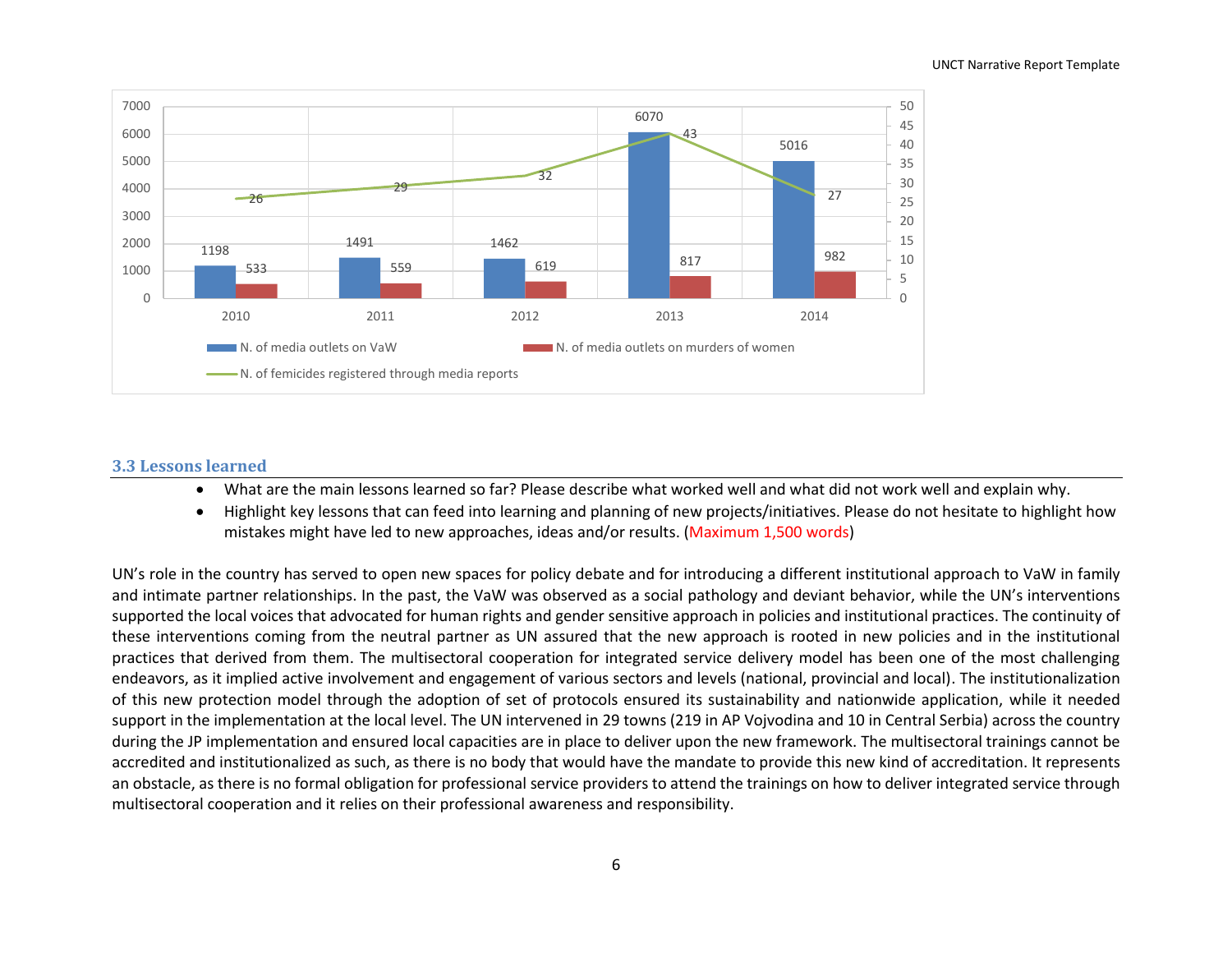The UN proved to be a reliable Government's partner in assuring the transfer of knowledge and sustainability of results, through different Government compositions and in unsettled national gender mechanisms architecture.

The political commitment to deal with VaW expressed through the adoption of the relevant policies and ratification of the Istanbul convention has not been immediately followed by concrete actions and assignment of the national budget funds. The continuous presence of the UN in this field has kept the issue high in the Government attention, as well as in the attention of the media and general public. Such a high attention resulted also in raising expectations of the survivors to receive adequate and prompt assistance, which is testified by progressive increase in number of cases of VaW registered through the institutions. As the UN has been perceived by the national partners as a guiding force in this field it would represent a risk to phase out promptly from these interventions. In that sense, UN has prepared a new project that is expected to start in the first half of 2016.

Choosing to work through schools in addressing gender norms, attitudes and behaviors of boys and girls related to GBV has proven to be very important however with noticeable challenges. While this approach enables significant coverage of both children and adults, as well as sustained changes that would roll-out from generation to generation, it does require systematic and longer-time capacity building of schools and professionals. While violence prevention per se is a sensitive issue, its gender dimension is even more sensitive as gender stereotypes are deeply rooted into attitudes and behaviors of adults. Therefore, although maintaining whole school approach should remain as a key strategy to "bring about the social change" and all teachers should undergo trainings, the ones to be implementing workshops on gender norms and GBV with pupils should be chosen with caution. Transferring this knowledge further to pupils, boys and girls, requires prior personal attitudinal correctness/change of every teacher. Therefore, trainings of teachers have taken longer than expected in some schools, and transferring knowledge through head teachers has not been an automatic decision of every school. In some school this task has been taken over by selected group of teachers, psychologist etc. who organized education sessions not only through class workshops for the classes they are responsible for but on the school level. In the future this strategy should be thought of from the beginning of the programme implementation. Investing and strengthening youth peer education has been particularly important and useful for the secondary school aged pupils.

Also, the important buy-in strategy for teachers to start thinking and working on gender and GBV is using school textbooks and literature that is perpetuating gender stereotypes, discrimination and GBV tolerance. They progressively move from something which is their job to their personal changes.

#### **3.4 Innovative methodologies**

- $\bullet$  Is your project using any new/innovative methodology?  $\boxtimes$  Yes
	- No

• If yes, please describe it briefly and how it is being applied to the project. (Maximum 1,500 words)

The project partnered with the Fund B92 which resulted in a significant outreach potential and increased attention of the general public to the issue of VaW, as illustrated in the RRF report. The Fund B92 is a non-traditional partner, as it is closely associated with one of the most prominent media houses in the country and not specialized in the field of VaW. The partnership has been mutually beneficial, as it increased the Fund's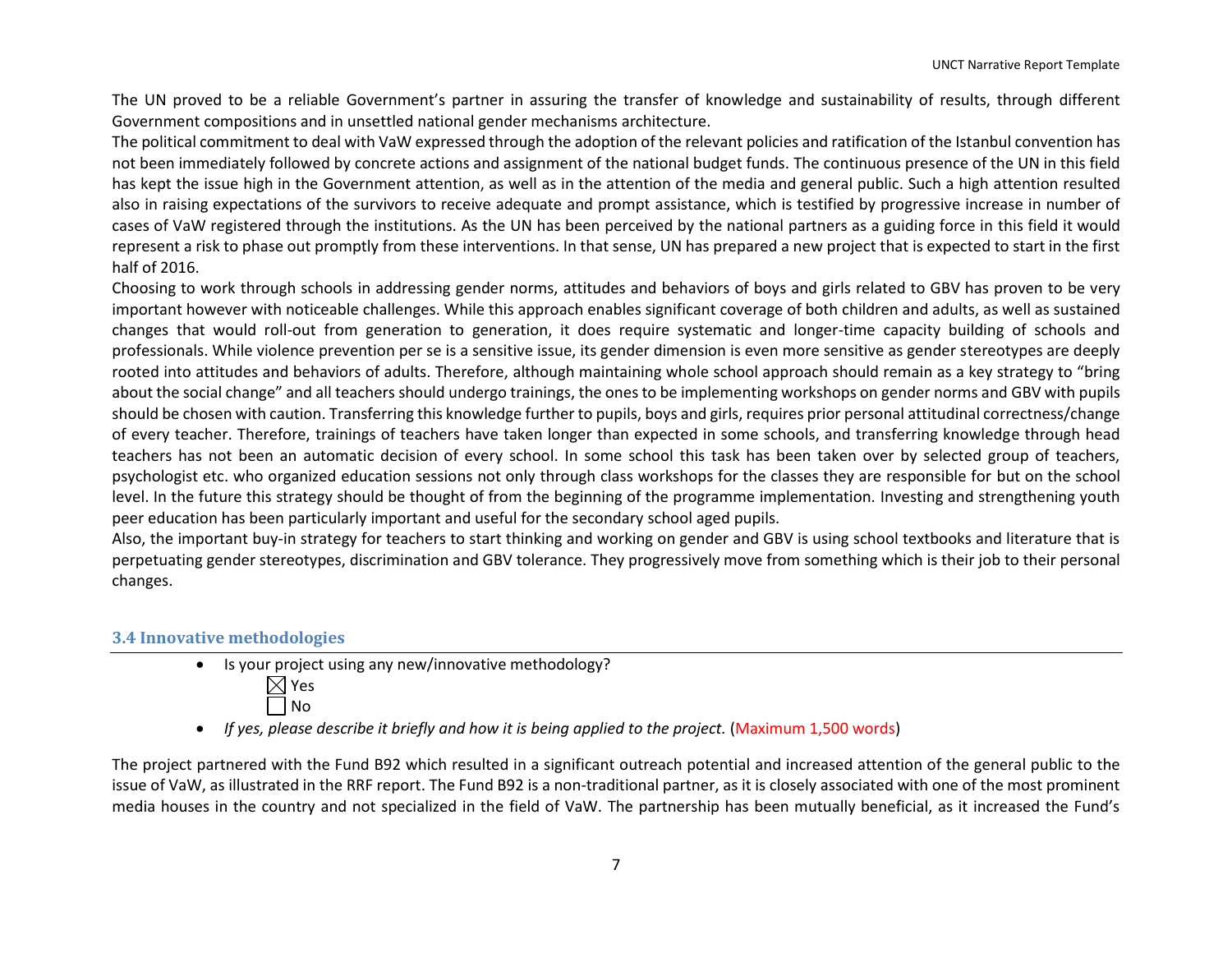capacities to deal with the issue on the one hand, while it broadened the outreach of the UN activities in the field and ensured the accessibility of relevant information, knowledge and data to the stakeholders and interested public.

JP has been pursuing and advocating for the establishment of the national SOS helpline as a network of women's NGOs. In order to do so, the JP has been supporting a landmark institutional change that will recognize women's NGOs as specialist service providers, the inexistent concept in the so far institutional setting and practice. The JP supported and facilitated the dialogue between the women's NGOs and the MoLESVPA in defining the set of minimum standards for the SOS helpline service provision. The standards were adopted in the form of Rulebook on the conditions and standards for provision of SOS helpline service for women survivors of violence in November 2015 (Official Gazette 93/2015). This is the first document of a kind recognizing the women's NGOs as specialized service providers for the SOS helpline for women survivors of violence. JP has been partnering since October 2014 with a new partner, New School of New York, the University which expressed the interest in the Serbian work with perpetrators program. They conceived with the group of interested MA students the methodology to explore the possibilities for motivating perpetrators to enroll more on voluntary basis to the psychosocial treatment program. The New School team provided the set of questionnaires for perpetrators, for the female intimate partners and for service providers. The analysis of the questionnaires provided a further guidance on how to improve the service and how to motivate better the perpetrators to enroll on the voluntary basis to the program. The study shows that the programme participants expressed overwhelming satisfaction with 94% of perpetrators responding that the programme was useful in preventing them from responding to situations with their partner using violence. Over 80% of participants said that the programme helped them with further skills that would be useful in business and communication. These percentages correlate with an 80% active participation rate of perpetrators with almost 100% of participants saying they would recommend this programme to anyone in a similar situation. The intimate partner survey revealed an overall satisfaction with the programme where 96% of women agreed to recommend this programme to others in their situation. 77% of women said that they feel more safe and secure at home and 69% said that they don't experience physical violence anymore. The CSW workers were asked whether they feel they were successful in building a positive relationship with the participants and the response rate was positive 100%.

The JP supported the development of two innovative policy documents in the Province of Vojvodina, which focused on certain aspects of addressing violence against women that have not been explored in detail before: 1) the economic empowerment of survivors and 2) the specific issues and situation of women belonging to marginalized groups. Both were developed by Working Groups consisting of government and civil society representatives, and based on wide consultative process. The first policy paper examines violence against women in relation to women's economic status, existing measures for the economic empowerment of women and whether women survivors of violence are included as a target group, to what degree their needs are addressed in existing measures and policies, their effects and drawbacks, existing good practice and recommendations on future programs and measures. Based on the paper, PSEEGE launched *Open Call to Employers for the New Employment of Women Survivors of Domestic Violence* which represents the first time such a government measure has been implemented in the country. 10 million RSD (approximately USD 100,000)were allocated from provincial budget for that purpose. Realization of the Open Call contributes directly to the implementation Policy paper on economic empowerment of women survivors of DV. The focus of the measure is to provide subsidies for employment of this group of women and also to establish closer and more effective cooperation between the private sector and public institutions. The second document is a tailor-made outreach program for women belonging to minority and marginalized communities. Based on lessons from the implementation of the previous provincial strategy for EVAW and working group members' experience (who come from organizations representing the interests of women from different marginalized groups), it was decided that the program would focus on women from the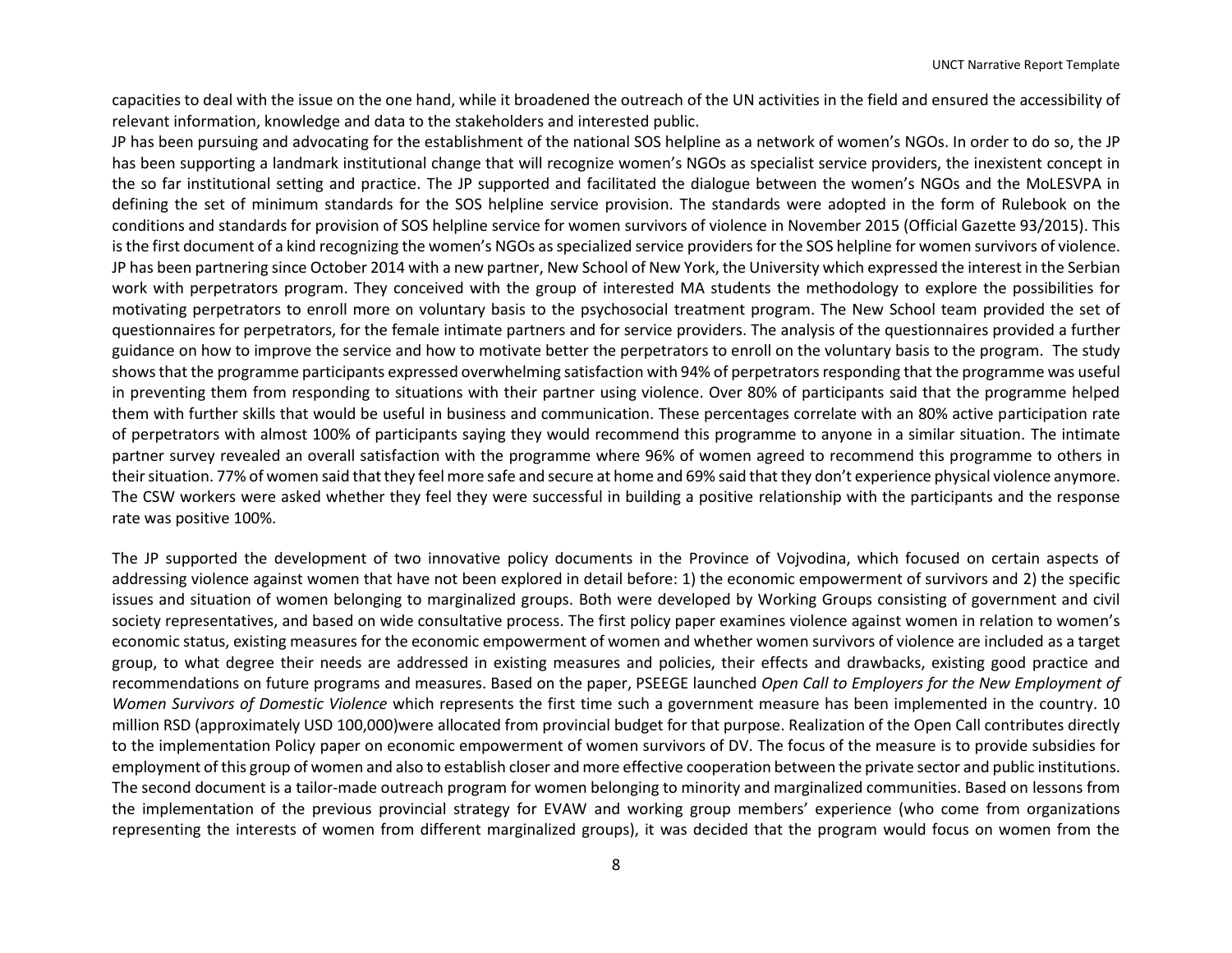following groups: Roma women, women from rural areas, women with disabilities and mothers of children with disabilities. The Program focuses on: a) development of trainings for professionals from institutions for work with women from vulnerable social groups; b) development of activities aimed at increasing the knowledge and understanding of women from vulnerable groups about available services of protection from violence in partner relationships and their rights. The Program has been included as an Annex to the *Provincial Program on the Protection of Women from Violence in the Family and in Intimate Partner Relations 2015-2020*, and some of its measures included in the Action Plan of the Program for 2015. Understanding that addressing gender norms and GBV and particularly violence against women and girls requires attitudinal changes among boys and among girls the JP has engaged targeted approaches to both. Although traditionally women rights NGO's (feminist) were opposing partnership with organisations that work with boys, the JP has catalyzed the change. Autonomous Women Centre – AWC (organization working on women's rights and protection of women from violence) and Center E8 (youth organization, engaging boys in preventing GBV) worked in partnership to support establishment and engagement of peer educators' groups (of girls and boys) in 10 local communities. While each organization was bringing expertise in working with girls and with boys, this partnership also benefited from the combination of organisations that were strong in protection (AWC) and the one stronger in prevention and youth activism (Center E8). The focus of their work when working with girls was on promoting girls' empowerment and protection and when it comes to boys, on changing stereotypical ways the masculinity is perceived in the society. Through at least 5 actions in each locality, these groups were reaching out to their peers and wider community raising awareness about GBV and addressing attitudes and behaviors that perpetuates violence. For organizations that lead this process on the local level, this experience was a unique example of co-operation between these two streams of organisations.

Guided by the research done by AWC on the consequences of domestic violence (VAW) on children (http://www.unicef.org/serbia/Posledice\_koje\_ima\_nasilje\_2.pdf), the JP component that aimed at strengthening intersectorial co-operation in protecting women from violence was enriched with additional session that put in focus on the cases of women with children. This session helped local inter-sectorial teams to identify and analyze risks, challenges and appropriate institutional protection mechanisms and define actions that are in the best interest of women and their children. This process brought together professionals working on the protection of women and protection of children from violence and initiated discussion on creating common protection framework, procedures and co-operation agreements between these two rather separate protection systems.

#### **3.5 Existing methodologies**

- Is your project replicating and/or scaling up any existing methodologies?  $\boxtimes$  Yes No
- If yes, please describe it briefly and how it is being applied to the project. (Maximum 1,500 words)

The project strengthened multisectoral coordination and response at the local level and enabled provision of integrated services to survivors of violence in accordance with the General protocol adopted by the GoS in November 2011. During the JP's implementation all the line ministries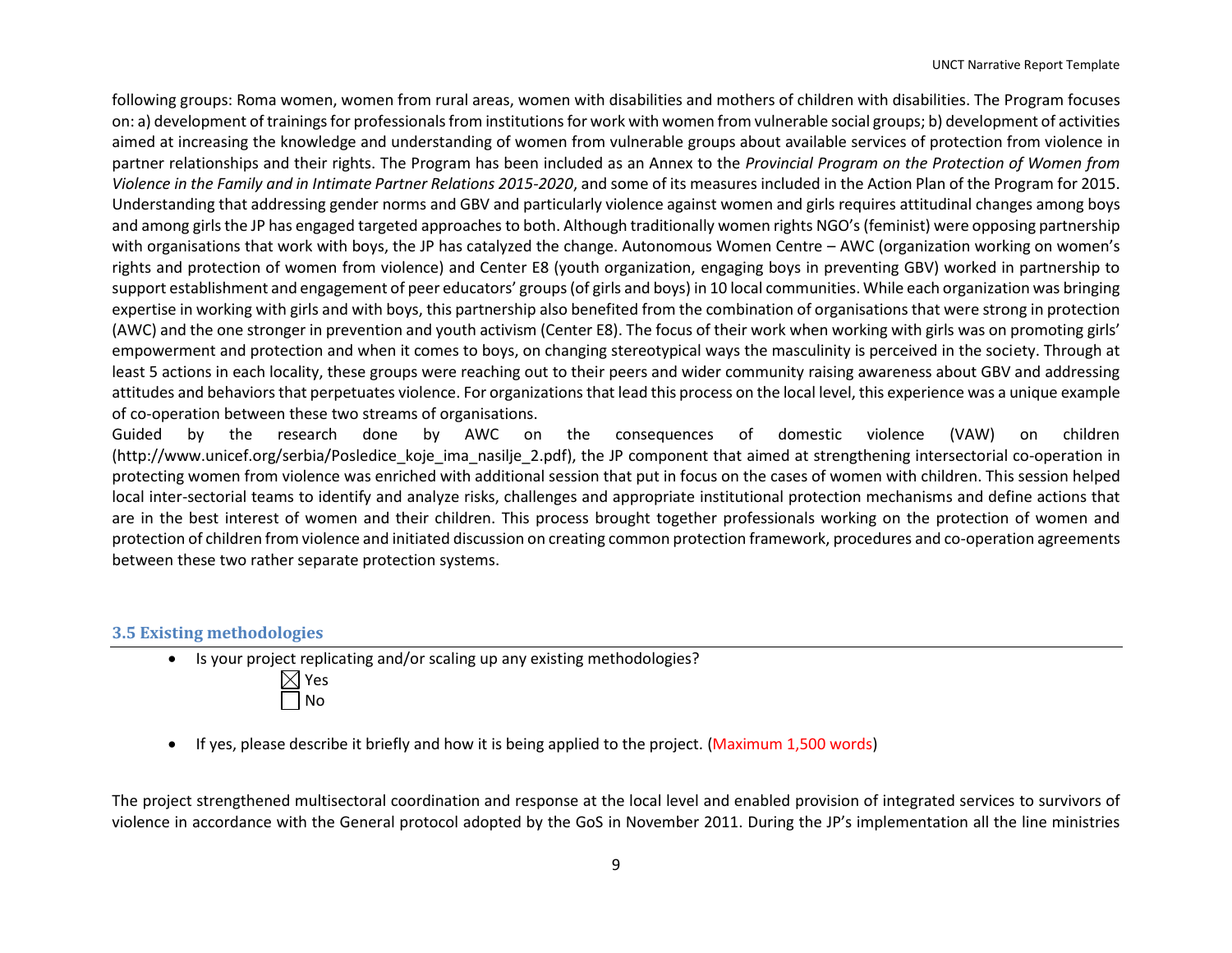adopted the specialized protocols, while the JP assured its promotion, presentation and the outreach of these instruments to all interested professionals at the local level. In addition, the JP assured professional training of service providers at the local level in 29 municipalities that became better able to deliver integrated service to survivors of VaW. The project provided extensive support for strengthening capacities of professionals to engage in coordinated actions and responses to VaW at the local level, as well as increasing institutional capacities for cooperation, through the development and adoption of local level agreements on procedures for addressing cases of DV and inter-institutional cooperation. Following the signing of local cooperation agreements, significant emphasis was placed on supporting local level professionals from all relevant sectors to organize case conferences, i.e. the solution of a current domestic violence case selected by the professionals themselves. Case conferences have proven to be a very effective way to build institutional capacities for dealing domestic violence as well as to put regulations defined in local agreements in practice and further to boost local cooperation.

The JP successfully scaled-up the work with perpetrators program piloted by UNDP in the period 2011-2012. in additional 6 centers where it is being implemented.

The JP has developed its school based component by building on and upgrading the already existing "School without violence" programme of the MoESTD and introducing gender dimension to it. The innovative gender component has repeated the same methodology used in the SwV programme. It included engaging whole school approach, comprehensive research at the beginning of the programme implementation, and serious of education sessions for teachers, pupils and their parents, all guided and supported by the trained SwV mentor/expert. Gender component of the SwV programme reached 50 schools and based on the schools' experience the manual was prepared, printed and widely distributed.

The JP replicated the methodology and the initiative of the Center E8 "Be male" in working with boys and the establishment of boys' activist groups called "Be Male Clubs - BMK". Each of the 10 local communities that implemented youth component of the JP was strengthened to establish BMK and become part of the broader national and regional network of BMKs engaged in promoting gender equality and preventing GBV (particularly violence against women and girls).

#### **3.6 Issues and challenges**

- Was there any issues and/or challenges that have affected project implementation during the reporting period?  $\boxtimes$  Yes No
- If yes, please describe the key issues and/or challenges that have affected project implementation during the reporting period. For each issue and challenge identified, please provide the action(s) taken to manage the issues and/or challenges. (Maximum 800 words per issue/challenge and per action taken)

| <b>Issues/Challenges</b>                                                | <b>Actions taken</b>                                          |
|-------------------------------------------------------------------------|---------------------------------------------------------------|
| I In the spring 2014, Serbia had parliamentary elections which resulted | Meetings with the national implementing partner, requests     |
| in change of the Government and its structure. The main national        | for continuation of activities and assurance of institutional |
| partner changed the name and the focus of priorities into the           | memory/transfer of knowledge and experiences in the field of  |
| "Ministry of Labor, Employment, Veteran and Social Affairs", the line   | preventing and eliminating VaW. The new NPD was               |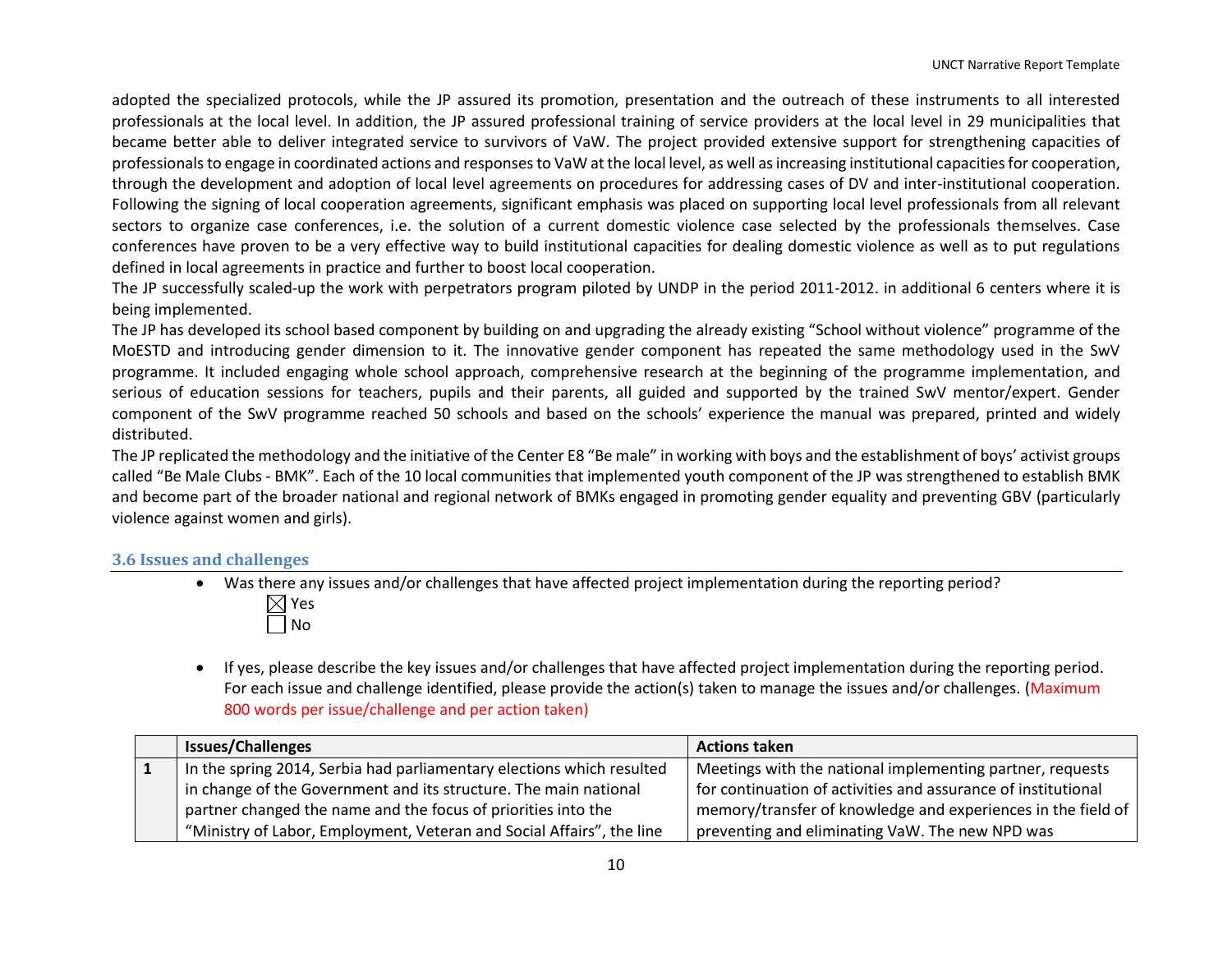|                | minister and the decision-making structure. These changes implied<br>also the change of the designated National Project Director. It also<br>implied the negotiation of continuation of the initiated activities,<br>especially those that have been under direct responsibility of the<br>Ministry such as the Draft Set of minimum standards for the SOS<br>helpline and the establishment of the National SOS helpline. These<br>factors contributed to slowing down the initiated work. Due to the<br>elections Minister of education changed for the second time during JP.<br>The VPU of the MoESTD, designated to lead the component related to<br>schools, had to invest additional efforts, advocacy and awareness | designated and negotiations about the continuity of activities<br>were brought forward. New Minister of education was<br>engaged in promotional activities of the JP results from the<br>beginning of his mandate.                                                                                                                                                                                              |
|----------------|-----------------------------------------------------------------------------------------------------------------------------------------------------------------------------------------------------------------------------------------------------------------------------------------------------------------------------------------------------------------------------------------------------------------------------------------------------------------------------------------------------------------------------------------------------------------------------------------------------------------------------------------------------------------------------------------------------------------------------|-----------------------------------------------------------------------------------------------------------------------------------------------------------------------------------------------------------------------------------------------------------------------------------------------------------------------------------------------------------------------------------------------------------------|
|                | raising towards the new authorities in order to keep the pace of the<br>planned activities.                                                                                                                                                                                                                                                                                                                                                                                                                                                                                                                                                                                                                                 |                                                                                                                                                                                                                                                                                                                                                                                                                 |
| $\overline{2}$ | In May 2014 the severe floods affected Serbia and Bosnia and<br>Herzegovina. For several months after the floods all the efforts of the<br>Government were directed to immediate response and recovery,<br>which delayed any other work.                                                                                                                                                                                                                                                                                                                                                                                                                                                                                    | UN agencies kept track on the activities implemented in the<br>non-affected areas, so that the work at the local level would<br>not be delayed.                                                                                                                                                                                                                                                                 |
| 3              | Gender Equality mechanism at executive power level have been<br>downgraded following the new government decisions. It is not yet<br>clear what institution is taking the lead in the field of gender equality<br>and elimination of VaW in the forthcoming period.                                                                                                                                                                                                                                                                                                                                                                                                                                                          | Giving the complexity of the issue of VaW, and building upon<br>already invested efforts and based on experience in the area,<br>UN worked on strengthening the institutional response of<br>each of the line ministries (MoI, MoLEVSP, MoESTD, MoH),<br>while assuring that all the initiatives are well positioned<br>within the institutional and organizational structures.                                 |
| 4              | Establishment of the new "Coordinating Body for Gender Equality" of<br>the Government of Serbia represented the introduction of a new<br>gender equality mechanism. The mechanism is not yet institutionally<br>positioned.                                                                                                                                                                                                                                                                                                                                                                                                                                                                                                 | UN agencies have been actively participating in the dialogue<br>with the Government on new institutional arrangements<br>regarding gender equality mechanisms and have been<br>supporting them in taking over the mandate for dealing with<br>GBV and VaW.<br>UN is working closely with the Coordinating Body for Gender<br>Equality headed by the Deputy Prime Minister committed to<br>addressing the issue. |
| 5              | Strikes of professionals/teachers in the education system begun in the<br>second half of 2014 due to new restrictive measures introduced by the<br>Government. This has affected the pace of trainings planned to be<br>realized in schools by mentors.                                                                                                                                                                                                                                                                                                                                                                                                                                                                     | School mentors had to adjust to strikes and increase pace of<br>trainings in the periods when schools were operating<br>normally. VPU guided them to support school in<br>implementing activities with children consecutively with the<br>trainings of teachers and do not wait until they are finished.                                                                                                        |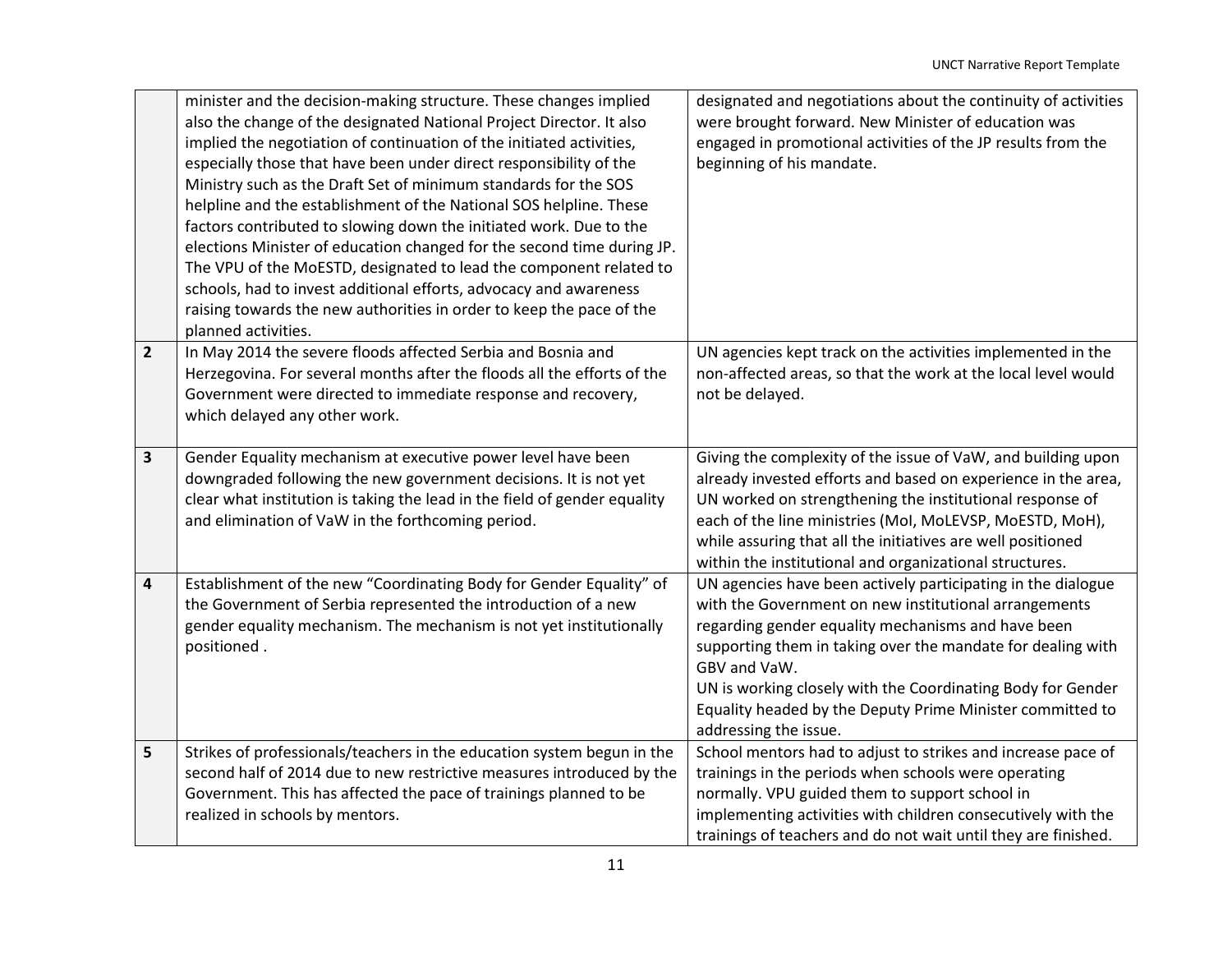|  | In some schools however this was not possible and the " |
|--|---------------------------------------------------------|
|  | activities with children were delayed.                  |

#### **3.7 Next steps** (Only for Annual Report)

 Please highlight key anticipated milestones over the next twelve months of the project implementation. (Maximum 1,500 words)

#### **3.8 Sustainability**

Please describe your organization's plan to sustain the project results beyond the project duration. (Maximum 1,500 words)

Ensuring sustainability has been embedded in the nature of activities implemented throughout JP. For example, in the Province of Vojvodina, the JP supported the development of the new overarching policy document in the field of VAW: *Program on Protection of Women from Violence in the Family and in Intimate Partner Relations 2015-2020* (equivalent to a Strategy at the Provincial level). The Program was adopted by the Assembly of the Province of Vojvodina on December 23, 2014, together with a budget of approx. 100,000 USD for implementation of the Action Plan for 2015. The Program has one long-term and fourshort-term goals, which are based on lessons learnt from implementation of the previous provincial strategy and wide consultations, and aim to sustain and build on the results achieved in the JP. These are: 1) increased public awareness of unacceptability of violence against women, including sensitizing on needs of women from marginalized groups; 2) developed and advanced system of general and specialized services for protection of women survivors of violence, 3) advanced system of evidencing and documenting domestic violence against women 4) increased financial means from the state budget and human capacities for implementation of all planned measures. Another example are the specialized curricula implemented within the Judicial and Criminal and Police Academies, which became a regular part of the high education training for judges and prosecutors and for police officers in these two institutions.

At the end of 2014, Ministry of Education, Science and Technological development (MoESTD), based on the strong UNICEF advocacy, integrated Violence prevention Unit (VPU) into official systematization of the Ministry thus indicating a long-standing commitment to addressing violence among and against children through education system. What at the begging of 2012 was a project Unit supported by UNICEF, became an official specialized group of the Ministry. The capacity of the VPU in preventing and intervening to GBV gained through JP has remained the sustained MoESTD capacity. In addition, increased capacities of selected education advisors in all 18 MoESTD administration units and SwV mentors as well as of engaged schools have been used for scaling up the knowledge and good practice through their everyday work and particularly through horizontal learning between schools. Wide availability of resources (manual and research instruments) contributes to the scaling up process. Integration of GBV in the school Programmes for protection of pupils from violence guarantees their activation in this field and serves as a model for other schools.

Although sustainability of the youth peer education groups at the local level remained the challenge there have been some positive experiences that keep them active beyond the JP. Good examples are "Be man clubs" from Zrenjanin and Niš, where the young men wrote their own project proposals and applied for small grants (from the Ministry of Youth and Sports - regional resource center and the city of Niš, respectively), which got approved. Club in Pančevo ensured funds for the additional three day training on peer education, for their members, and they also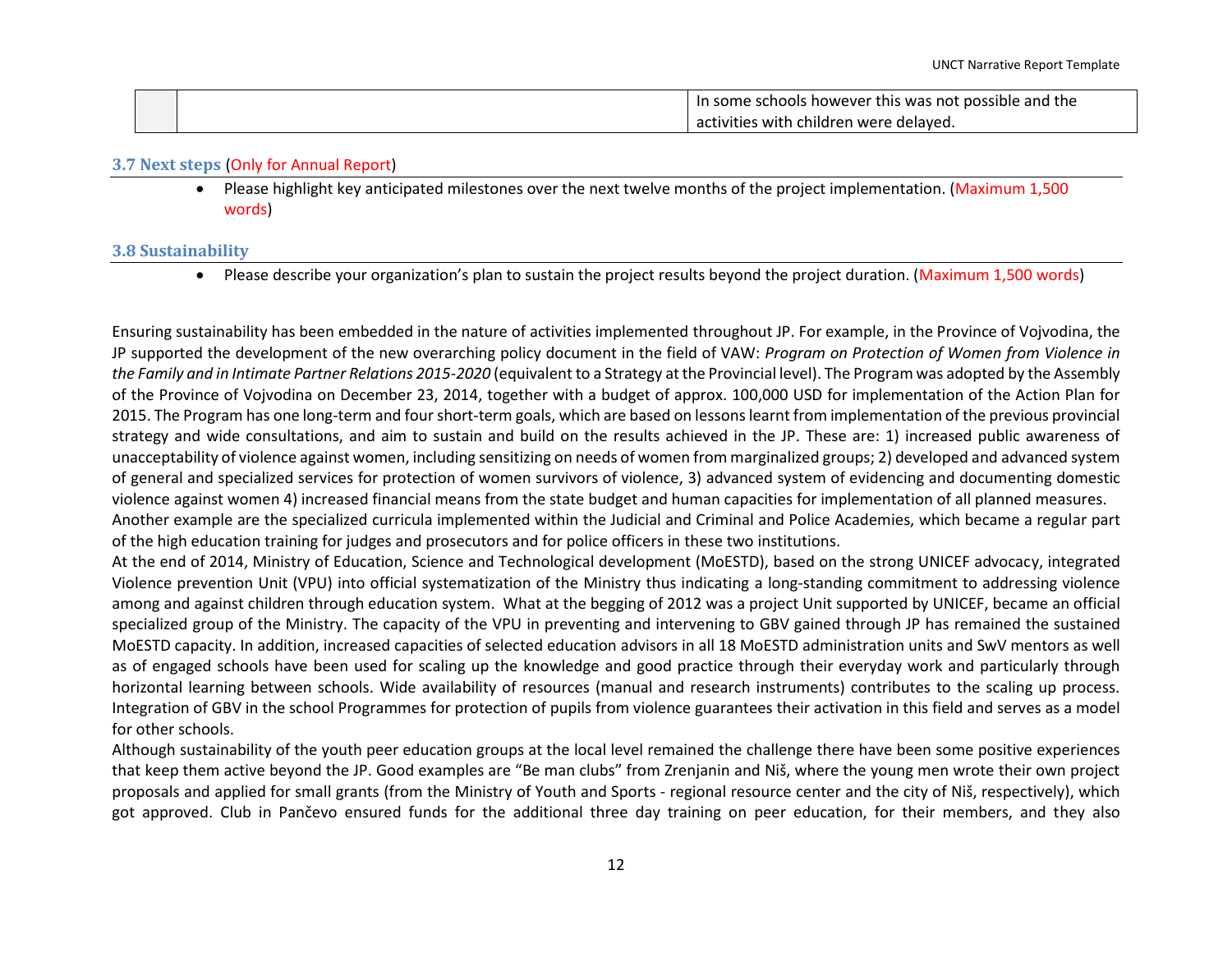implemented workshops in local schools. In Zrenjanin, again, "Be a man" activities were included in the official school programme for school year 2014/2015.

The work with perpetrators program assured its sustainability and further program positioning in the judiciary and special protection systems through the work of the National Network of work with perpetrators programs "OPNA", established on 24<sup>th</sup> March 2015. The network comprises of City Centers for Social Work from nine cities and one NGO "Crisis center for men". The Network has pursued the institutional recognition by the judiciary system and will request the funding of the program from the judiciary system at the national level. In addition, in two cities, Kragujevac and Novi Sad, the local authorities assigned funds for the program's implementation in course of 2015, as a direct consequence of the JP's advocacy and results achieved during the JP's implementation.

The most complex and challenging endeavor of the JP was the establishment of the national SOS helpline for women survivors based on the network of women's NGOs, specialist service providers. The adoption of the Rulebook - Set of minimum standards for the SOS helpline – has ensured the sustainability of local level grassroots women's NGOs. The Network Women against Violence which gathers 27 women's NGOs is negotiating with the MoLESVA the process to establish the national SOS helpline in form of a network of local level women's grassroots organizations. Coordination Body for Gender Equality is also supporting the process. Although the resources have not been allocated for 2016, the government pledged to define the agreements with the Network of women's NGOs and to allocate resources for the 2017 for its functioning.

## **3.9 Voices from the field**

 Changes achieved by the project are best reflected in grantees' and beneficiaries' own words. Please include any quote, testimony or human interest story collected during the reporting period. (maximum 150 words)

"First time in my life I felt that at one place, in one room and one training, people understand some of my attitudes (as well as I understand theirs), that they understand differences. It raised my life self-satisfaction to the higher level and I started talking to others about that promoting change - "Start from yourself" being a main moto. I feel accepted, understood and happy." – teenage girl, peer educator from Krusevac.

"I began to raise awareness among people about their speech and their actions, to show that what they are doing is not good... for example... she is a woman so we should look at her as the weaker sex… NO… she is totally equal as you and me, and nobody should be discriminated. I really became aware of a lot of things and I'm really working on it. Now, I cannot imagine my life without "Macho men"." – a teenage boy, an actor of a "Macho men" show.

"There has been a drastic change in our conduct in Police when it comes to violence against women one year ago and today. The colleagues' mindset has changed, no one can say today 'this is not my job'. It is evident also in numbers. In 2013 we registered 54 cases in our police station in Ivanjica, while in 2014 this number raised to 132!" – Radojica Jelic, sub-coordinator for VaW and DV in the Police station of Ivanjica,

Has informed consent been obtained by beneficiary/grantee to have the above-content publicized?

Yes

 $\boxtimes$  No, but have been said and collected in public events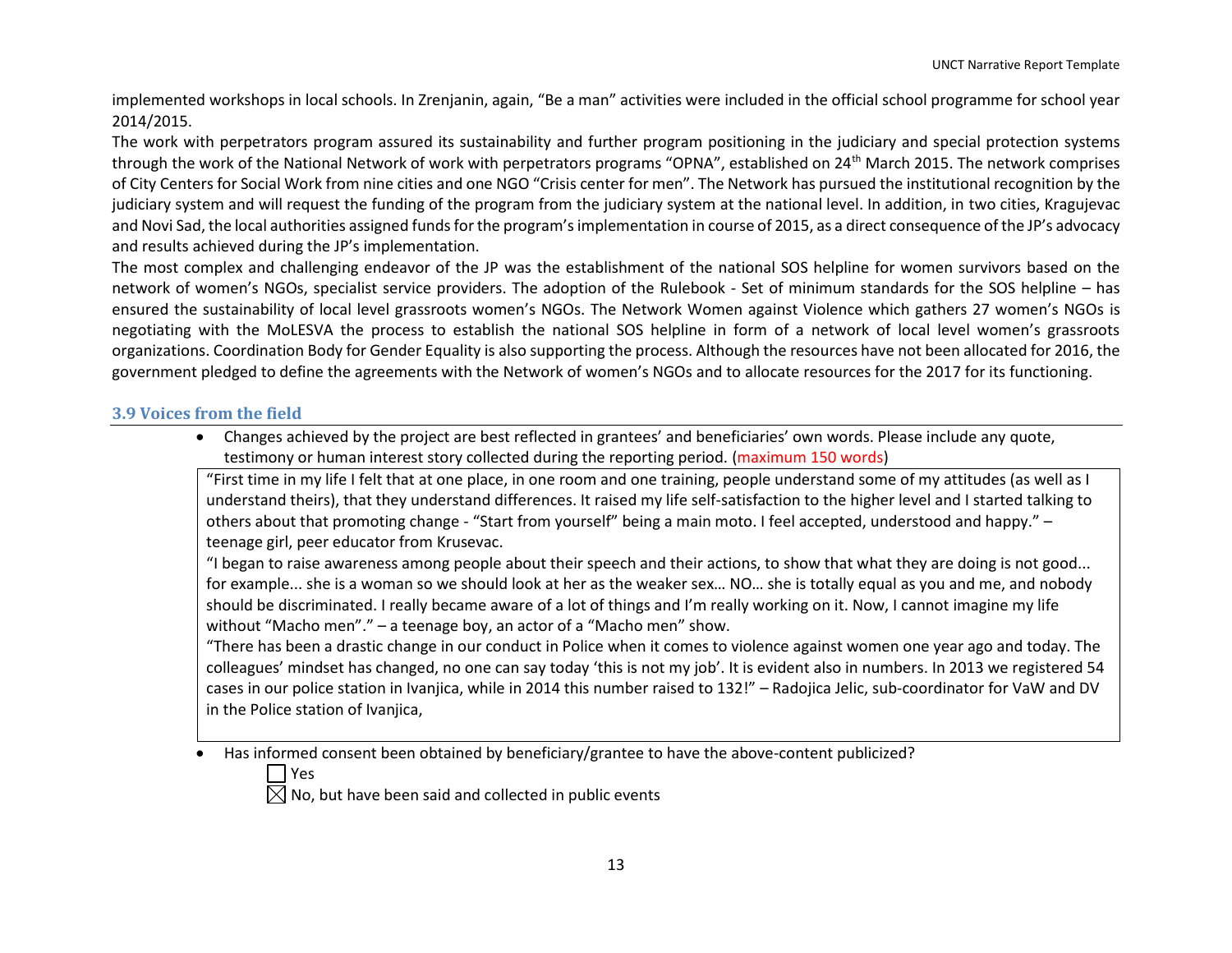## **3.10 Knowledge and communication products**

 Has your project generated any knowledge or communication product that can be shared with others during this reporting period?



 If yes, please specify the title of product and the type of product in the table below, and please share the product(s) in the format of PDF, Word or Excel with the UN Trust Fund Portfolio Manager via email.

| No.             | <b>Title of product</b>                                                                                       | Type of |
|-----------------|---------------------------------------------------------------------------------------------------------------|---------|
|                 |                                                                                                               | product |
| $\mathbf{1}$    | Irena Vojáčková-Sollorano                                                                                     | 13      |
|                 | UN Resident Coordinator & UNDP Resident Representative in the Republic of Serbia                              |         |
|                 | UN IN SERBIA CONTRIBUTION TO PREVENTING AND COMBATING VIOLENCE AGAINST WOMEN IN SERBIA                        |         |
|                 | Social Policy Journal - March 2014                                                                            |         |
| 2               | "Multisektorska saradnja – institucionalni odgovor na nasilje nad ženama", UNDP, Beograd, 2013.               | 17      |
| $\overline{3}$  | Nacrt pravilnika o minimumu standarda za uslugu SOS telefona za žene i devojke sa iskustvom rodno             | 17      |
|                 | zasnovanog nasilja, Socijalna politika br 1-2014, Institut za političke studije, Beograd, 2014, str. 161-173. |         |
| $\overline{4}$  | Предлог Програма за економско оснаживање жена са искуством насиља у породици и у                              | 13      |
|                 | партнерском односу ((Annex to Provincial Program on EVAW -                                                    |         |
|                 | http://www.spriv.vojvodina.gov.rs/images/vesti/2014 10 Oktobar/Program za borbu protiv nasilja.pdf)           |         |
| $5\overline{)}$ | Програм за унапређивање превенције и заштите жена из маргинализованих група од насиља у                       | 13      |
|                 | породици и партнерским односима (Annex to Provincial Program on EVAW -                                        |         |
|                 | http://www.spriv.vojvodina.gov.rs/images/vesti/2014 10 Oktobar/Program za borbu protiv nasilja.pdf)           |         |
| 6               | Communication materials (brochures, leaflets, pamphlets, posters: When I say NO - I mean NO!; Rape-a          | 6       |
|                 | crime for no reason; Recognize violence; Be male; Never stronger, Real man declaration)                       |         |
| $\overline{7}$  | Reprint of the Guide for young people on gender based violence                                                | 15      |
| 8               | Research on gender based violence in schools in Serbia (Summary and independent reports for 50 schools)       | 20      |
| $\overline{9}$  | Rulebook on the conditions and standards for provision of SOS helpline service for women survivors of         | 17      |
|                 | violence (Official Gazette 93/2015)                                                                           |         |

**Manu list for "Type of product"**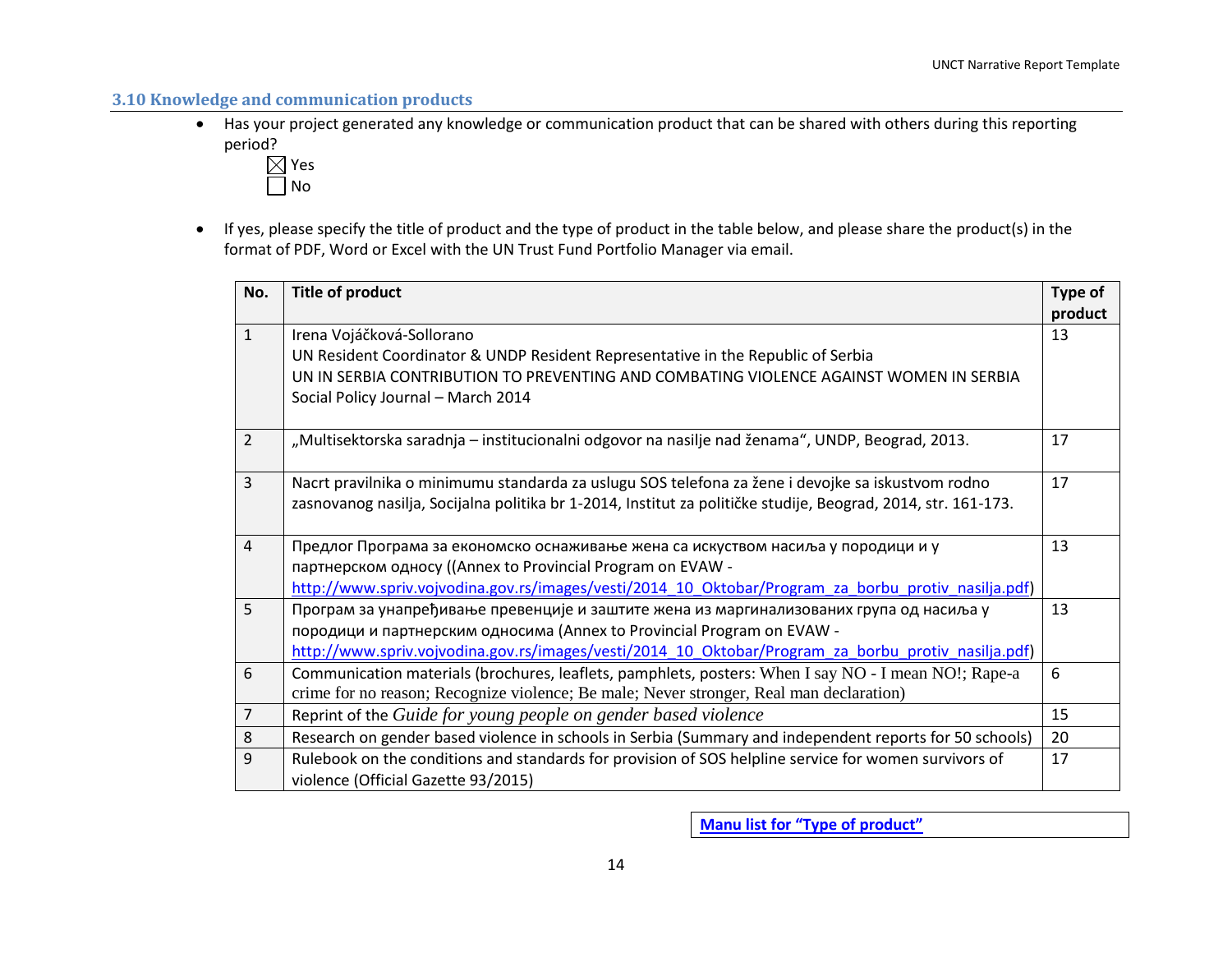| 1. | Anthologies                                           |
|----|-------------------------------------------------------|
|    | 2. Assessments                                        |
|    | 3. Audio                                              |
|    | 4. Advocacy/campaign material                         |
|    | 5. Bibliographies                                     |
|    | 6. Brochures/Poster                                   |
|    | 7. Case study                                         |
|    | 8. Comic Strip/Cartoon                                |
|    | 9. Curriculum                                         |
|    | 10. Catalog/Directory                                 |
|    | 11. Electronic discussion forum                       |
|    | 12. Exercise/Game                                     |
|    | 13. Issue/Policy/Research Paper                       |
|    | 14. Indicators                                        |
|    | 15. Manual/Handbook                                   |
|    | 16. Newsletters                                       |
|    | 17. Protocols/Guidelines                              |
|    | 18. Photos                                            |
|    | 19. PR material (posters, brochures, pamphlets, etc.) |
|    | 20. Surveys                                           |
|    | 21. Toolkit/Checklist                                 |
|    | 22. Training materials                                |
|    | 23. Video/Film                                        |
|    | 24. Website and web portal                            |
|    | 25. Others (specify                                   |

 If you have other types of products, such as audio, video, film, website, web portal, and/or something else that is too big and heavy to be shared via email, please provide the title of the product, the type of product and the URL/website address where we can see these products (ex. YouTube).

| Title of the product                              | Type of product | <b>URL/Website address</b>            |
|---------------------------------------------------|-----------------|---------------------------------------|
| Web-one-stop-shop-info-center on Violence against | 24              | http://sigurnakuca.net/pocetna.4.html |
| Women in Serbia                                   |                 |                                       |
| UNDP Serbia web page, space dedicated to the JP   | 24              | http://www.rs.undp.org/content/serbia |
|                                                   |                 | /en/home/operations/projects/poverty  |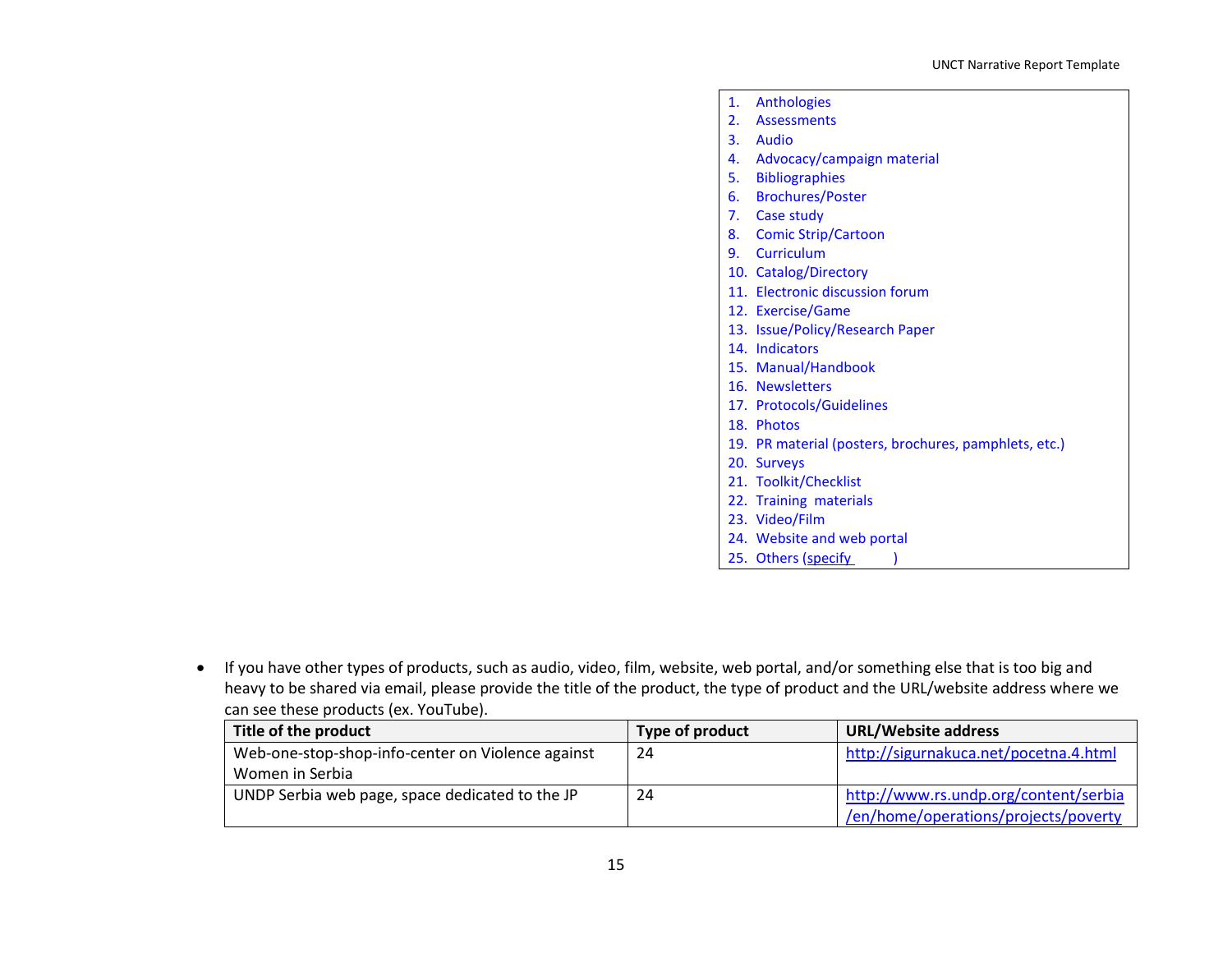|                                                                                                                                                                                                                                                                                          |                                      | reduction/integrated-response-to-<br>violence-against-women-in-serbia.html                                                                                                                 |
|------------------------------------------------------------------------------------------------------------------------------------------------------------------------------------------------------------------------------------------------------------------------------------------|--------------------------------------|--------------------------------------------------------------------------------------------------------------------------------------------------------------------------------------------|
| UNICEF Serbia "School without Violence" programme,<br>space dedicated to introducing gender dimension of<br>violence in school programmes                                                                                                                                                | 24                                   | http://www.sbn.rs/rodno-zasnovano-<br>nasilje-5                                                                                                                                            |
| Video clip created in cooperation with Fund B92 and<br>presented in the National conference on "Multisectoral<br>cooperation as a model for institutional response to<br>VaW" held on 26 <sup>th</sup> April 2013                                                                        | 23                                   | http://bcove.me/toiui7nl                                                                                                                                                                   |
| Other video materials made available to the public                                                                                                                                                                                                                                       | 23                                   | http://sigurnakuca.net/znanja o nasilju<br>nad zenama/videoteka/kampanja %2<br>2potpisujem%22.399.html                                                                                     |
| Video clip created in cooperation with Fund B92 for the<br>purpose of the international campaign "16 days of<br>activism against VaW" and presented in the National<br>conference on "Due diligence in combating VaW" held<br>on 25 <sup>th</sup> November 2013                          | 23                                   | http://www.youtube.com/watch?featur<br>e=player embedded&v=c4h7dT45j98                                                                                                                     |
| Video documentary produced by Karl Bostic on the<br>international campaign "16 days of activism against<br>VaW" in 2014                                                                                                                                                                  | 23                                   | https://www.youtube.com/watch?v=3-<br>yMBsN-eKg                                                                                                                                            |
| Femicide - database of stories of femicide in the<br>context of family and intimate partner relationship<br>violence. Stories are based on the media reports on<br>these cases and the database covers all the cases<br>media reported on in the period January 2011 to<br>December 2014 | Other: femicide stories<br>database  | http://sigurnakuca.net/nasilje nad zen<br>ama/femicid/femicid -<br>price o ubijenim zenama.318.html                                                                                        |
| Database of all service providers (both general and<br>specialist) that operate in Serbia, first time available<br>and accessible to the general public                                                                                                                                  | Other: service providers<br>database | http://www.sigurnakuca.net/srzn/index.<br>php                                                                                                                                              |
| News from the future: the Istanbul convention and due<br>diligence in combating VaW - available in Serbian with<br>summary in English                                                                                                                                                    | 13 and 14                            | http://sigurnakuca.net/un protiv nasilj<br>a/publikacije projekta/vesti iz buducn<br>osti: istanbulska konvencija i odgovor<br>nost drzave za borbu protiv nasilja n<br>ad zenama.388.html |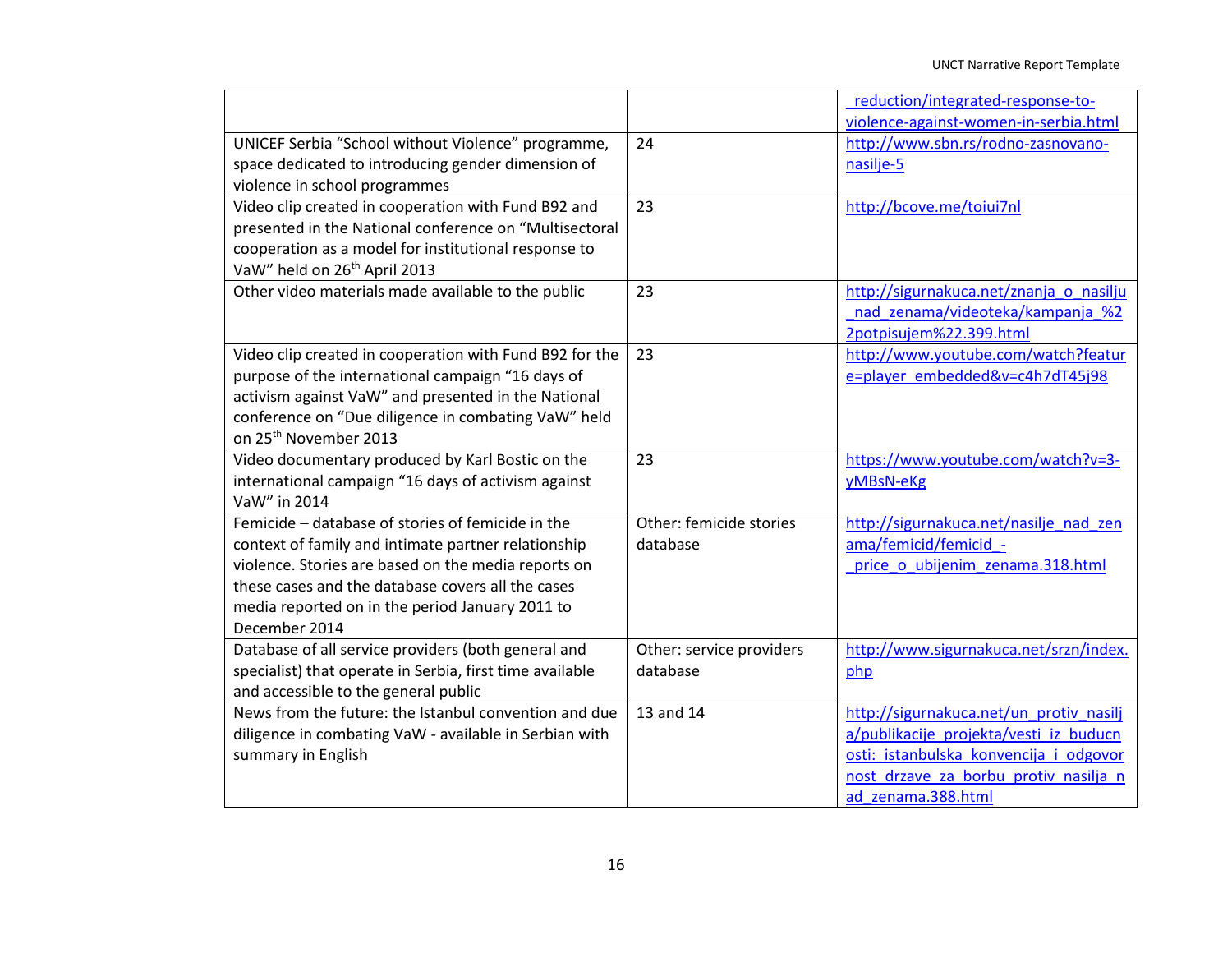| "Media Coverage of Violence against Women in Serbia<br>- Qualitative Analysis" - available in Serbian with<br>summary in English                                                                                                                           | 13             | http://www.rs.undp.org/content/serbia<br>/en/home/library/poverty/kvalitativna-<br>analiza-medijskog-izvetavanja-o-nasilju-<br>nad-enama-u/<br>http://sigurnakuca.net/un protiv nasilj<br>a/publikacije projekta/kvalitativna anal<br>iza medijskih sadrzaja o nasilju nad z<br>enama.177.html     |
|------------------------------------------------------------------------------------------------------------------------------------------------------------------------------------------------------------------------------------------------------------|----------------|----------------------------------------------------------------------------------------------------------------------------------------------------------------------------------------------------------------------------------------------------------------------------------------------------|
| "Multisectoral Cooperation - Institutional Response to<br>Violence against Women" - the collection of a set of<br>protocols for cooperation and conduct in cases of VaW,<br>available in Serbian and in English                                            | 17             | http://www.rs.undp.org/content/serbia<br>/en/home/library/poverty/multisectoral<br>-cooperation--institutional-response-to-<br>violence-ag/<br>http://sigurnakuca.net/un protiv nasilj<br>a/publikacije projekta/protokoli o post<br>upanju i saradnji ustanova, organa i<br>organizacija .50.html |
| "Multisectoral cooperation: An obligation or wishful<br>thinking" - end line study mapping the changes and<br>focusing on multisectoral cooperation at the local level -<br>available in Enblish                                                           | 17             | http://www.rs.undp.org/content/serbia/en/<br>home/library/poverty/multisectoral-<br>cooperation--an-obligation-or-wishful-<br>thinking-/                                                                                                                                                           |
| "Media in Serbia on gender based violence - Between<br>stereotypes and fun" - second qualitative analysis of<br>media reporting on violence against women in Serbia;<br>available in Serbian with summary in English                                       | 13             | http://sigurnakuca.net/un protiv nasilja/pu<br>blikacije projekta/mediji u srbiji 2014 o<br>rodno zasnovanom nasilju: izmedju stere<br>otipa i zabave.767.html                                                                                                                                     |
| "Barriers and Incentives for Perpetrator Participation in<br>Batterer Intervention Programs: Evaluating Research<br>on Past and present Programs & Surveys" - Survey on<br>the work with perpetrators programme conducted by<br>the New School of New York | 13             | Available in pdf format                                                                                                                                                                                                                                                                            |
| Final project evaluation - conducted by think tank<br>"Secons" upon completion of the project                                                                                                                                                              | $\overline{2}$ | http://www.rs.undp.org/content/dam/s<br>erbia/Publications%20and%20reports/E                                                                                                                                                                                                                       |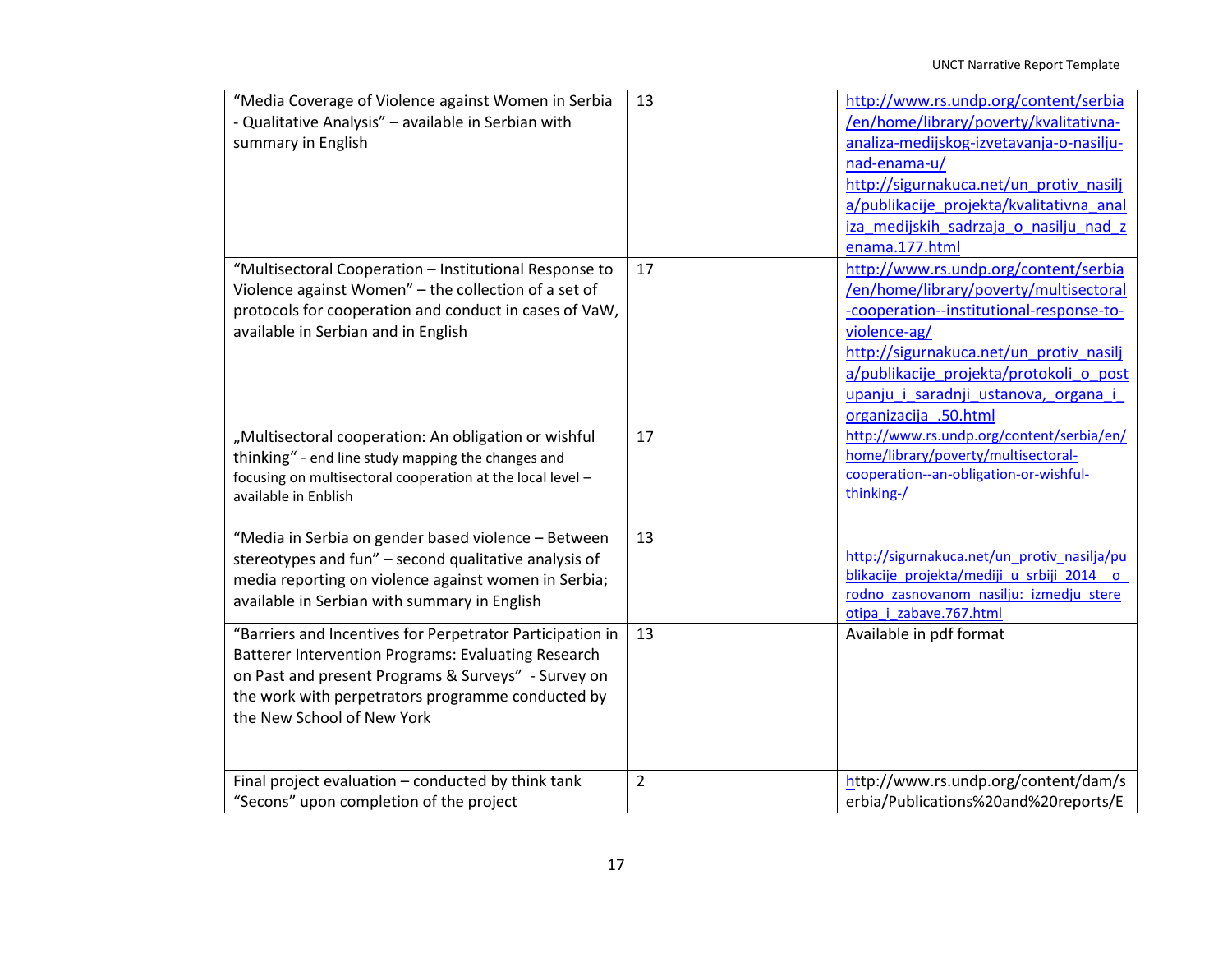|                                                                                                                      |             | nglish/Final%20Report%20VaW%20DV<br>15.10.2015.pdf?download                                                                                                                                      |
|----------------------------------------------------------------------------------------------------------------------|-------------|--------------------------------------------------------------------------------------------------------------------------------------------------------------------------------------------------|
| Blog on work with perpetrators programme                                                                             | Other: blog | http://www.rs.undp.org/content/serbia<br>/en/home/ourperspective/ourperspecti<br>vearticles/2013/10/01/work-with-<br>perpetrators-better-protection-of-<br>victims-of-gender-based-violence.html |
| Combating discrimination and violence                                                                                | Other: blog | http://www.rs.undp.org/content/serbia<br>/en/home/ourperspective/ourperspecti<br>vearticles/2014/03/03/combating-<br>discrimination-and-violence/                                                |
| It takes community to end violence against women                                                                     | Other: blog | http://www.rs.undp.org/content/serbia<br>/en/home/ourperspective/ourperspecti<br>vearticles/2014/03/05/it-takes-a-<br>community-to-end-violence-against-<br>women/                               |
| On violence: A new approach in Serbia with the New<br>School                                                         | Other: blog | http://www.rs.undp.org/content/serbia<br>/en/home/ourperspective/ourperspecti<br>vearticles/2014/10/30/on-violence-a-<br>new-approach-in-serbia-with-the-new-<br>school/                         |
| Consequences of Intimate Partner Violence against<br>Women on Children and the Response of Public<br><b>Services</b> | 13          | http://www.unicef.rs/files/Uticaj nasilja<br>u partnerskim odnosima na%20decu.<br>pdf                                                                                                            |
| Consequences of Intimate Partner Violence against<br>Women on Children and the Response of Public<br><b>Services</b> | 15          | http://www.unicef.org/serbia/Posledice<br>_koje_ima_nasilje_2.pdf                                                                                                                                |
| Research on GBV in schools in Serbia                                                                                 | 20          | http://www.unicef.org/serbia/Istrazivan<br>je_rodno_zasnovanog_nasilja_u_skolam<br>a_u_Srbiji.pdf                                                                                                |
| Manual on preventing GBV                                                                                             | 15          | http://www.unicef.org/serbia/Prirucnik<br>_za_prevenciju_RZN_za_web.pdf                                                                                                                          |
| UNICEF - School without Violence program                                                                             | 24          | http://www.unicef.rs/skola-bez-<br>nasilja.html                                                                                                                                                  |
| UNICEF - School without Violence program                                                                             | 24          | http://www.sbn.rs/                                                                                                                                                                               |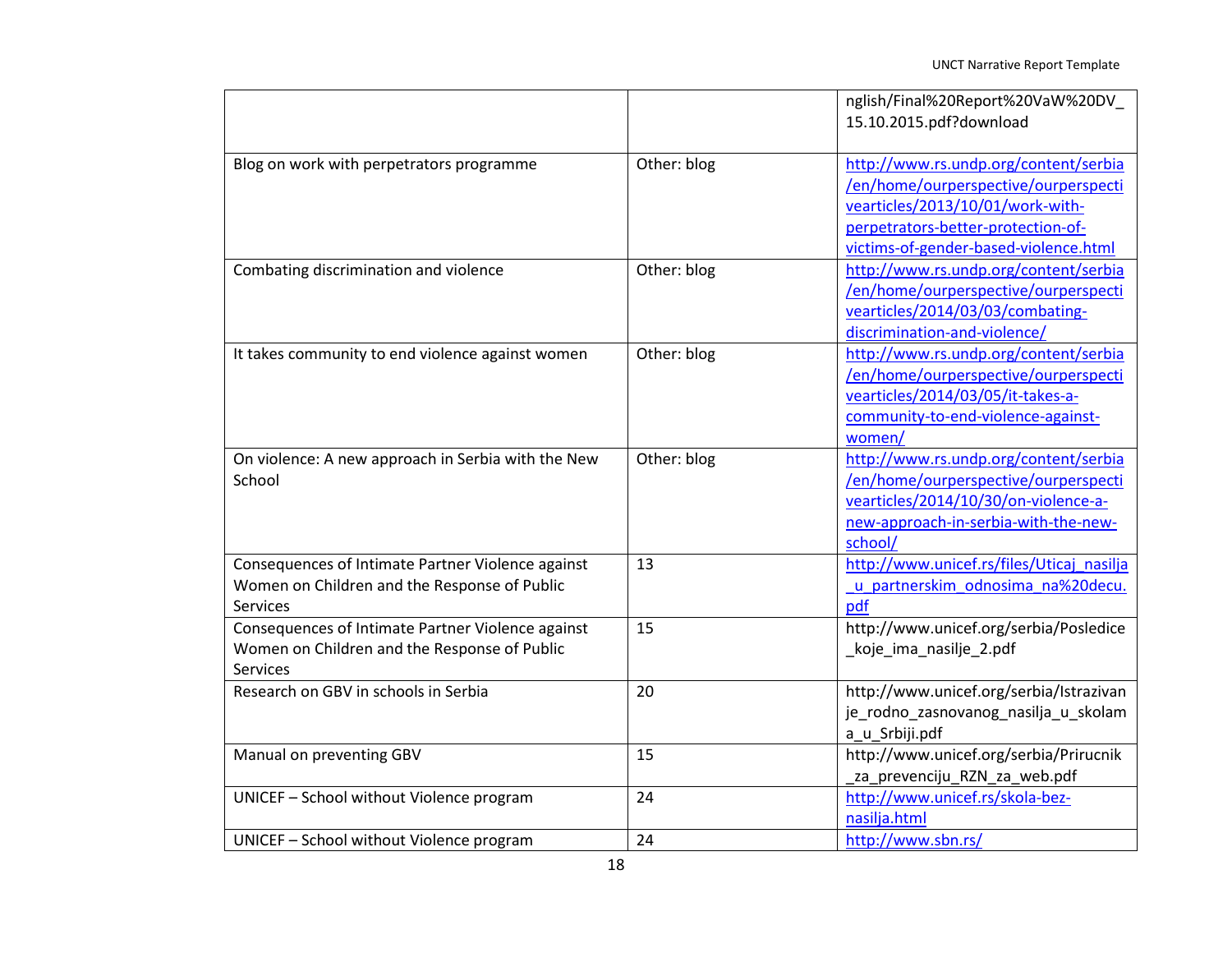| UNICEF - public presentation of the research results                                                                                                                   | 24 | http://www.sbn.rs/vesti-iz-<br>programa/rezultati-10                           |
|------------------------------------------------------------------------------------------------------------------------------------------------------------------------|----|--------------------------------------------------------------------------------|
| Center E8 - web page dedicated to "Be male"<br>component of their programme                                                                                            | 24 | http://www.e8.org.rs/budimusko/                                                |
| PSEEGE dedicated web space to VaW                                                                                                                                      | 24 | http://hocudaznas.org/                                                         |
| "Program on the Protection of Women from Violence<br>in the Family and in Intimate Partner Relations 2015-<br>2020: - equivalent to a Strategy at the Provincial level | 13 | http://www.spriv.vojvodina.gov.rs/inde<br>x.php/dokumenti/ravnopravnost-polova |
| Policy paper on economic empowerment of women<br>survivors                                                                                                             | 13 | http://www.spriv.vojvodina.gov.rs/inde<br>x.php/dokumenti/ravnopravnost-polova |
| Tailor-made outreach program for women belonging to<br>minority and marginalized communities                                                                           | 13 |                                                                                |

#### **3.11 Photos**

• Is there any photo that illustrates the change generated by the project?



- If yes, please provide the necessary information requested in the table below and share the photos with the UN Trust Fund Portfolio Manager via email.
	- o Description of the photo
	- o Photo credit the name of photographer or the person who took the photo
	- o Informed consent whether informed consent has been obtained by persons appearing in the photo (yes or no)

| Photo | Please provide a short sentence describing who    | <b>Photo credit</b> (the name of photographer or | <b>Has informed</b> |
|-------|---------------------------------------------------|--------------------------------------------------|---------------------|
| No.   | appears in the photo, what is happening, and when | the person who took the photo)                   | consent been        |
|       | and where it was taken (maximum 150 words)        |                                                  | obtained by         |
|       |                                                   |                                                  | persons appearing   |
|       |                                                   |                                                  | in the photo? (Yes  |
|       |                                                   |                                                  | or No)              |
|       |                                                   |                                                  |                     |
|       |                                                   |                                                  |                     |
|       |                                                   |                                                  |                     |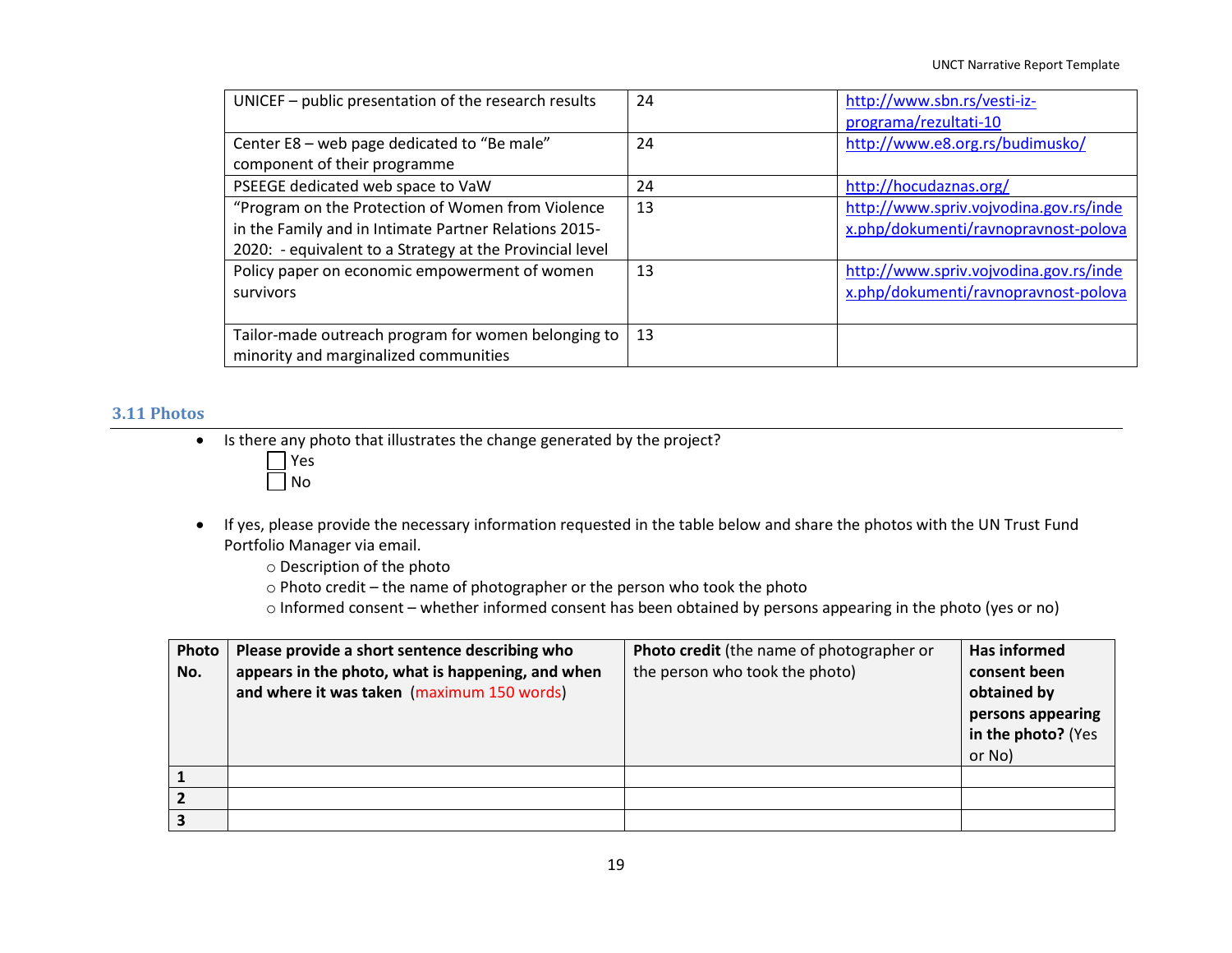## **3.12 Awards, special recognition and/or media coverage**

- Has the project been awarded any prize or received any special recognition during the reported period?  $\boxtimes$  Yes  $\Box$  No
- Please provide the title of the award or special recognition, year, location, and briefly explain its importance. (maximum 150 words)

The project was recognized as "transformational story" in the 2013 ROAR of UNDP and was presented as a "success coordination story" of UNCT for the year 2013 to UN DOCO.

## **3.13 Annexes: supporting materials** (optional)

Please list any additional material to support the content of the narrative report. Please note that this is optional. If there is any, please specify the title of document in the table below, and share these annexes with the UN Trust Fund Portfolio Manager via email.

| No. of annex | <b>Title of document</b> |
|--------------|--------------------------|
| Annex 1      |                          |
| Annex 2      |                          |
| Annex 3      |                          |
| Annex 4      |                          |
| Annex 5      |                          |

#### **3.14 List of acronyms**

Please list the acronyms used in the report.

| <b>Acronyms</b>  | <b>Description</b>                 |
|------------------|------------------------------------|
| AP Vojvodina     | Autonomous Province of Vojvodina   |
| AWC              | Autonomous Women's Center          |
| CSO <sub>S</sub> | <b>Civil Society Organizations</b> |
| <b>CSW</b>       | <b>Center for Social Work</b>      |
| <b>DV</b>        | <b>Domestic Violence</b>           |
| <b>EVAW</b>      | Ending Violence against Women      |
| GBV              | <b>Gender Based Violence</b>       |
| <b>GE</b>        | <b>Gender Equality</b>             |